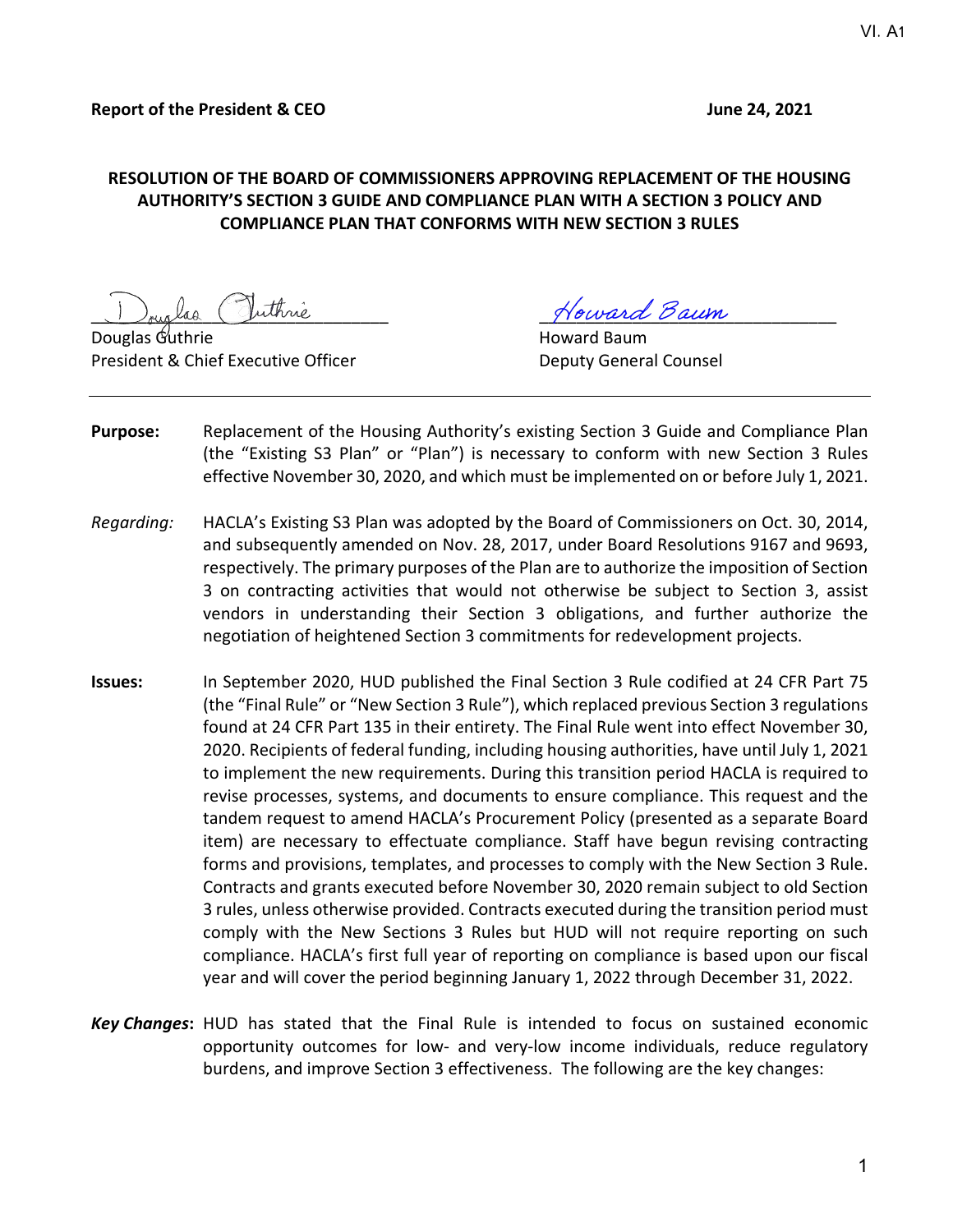- **IMPOLER IS NOTE 1.5 Import IS NOTE 1.5 IMPOLE IS NOTE 1.5 IMPOLE IS NOTE:** Imposes new labor hour both and sompliance, shifting away from new hires to tracking labor hours performed
- Adopts new definitions for "Section 3 Residents" and "Section 3 Businesses"
- Changes Section 3 Resident (now, "Section 3 Worker" and "Targeted Section 3 Worker") income qualifying criteria from household to individual income limits
- Eliminates Section 3 Business Concern contracting goals which were formerly the award of 10% of all construction contracts and 3% of other professional services contracts to Section 3 Businesses
- Exempts professional services contracts (i.e., professions requiring advanced degrees such as legal, financial, consulting, accounting, environmental, architectural, and engineering), from the application of Section 3, thereby evidencing a construction‐ employment targeted approach
- Excludes Section 8 programs from Section 3 requirements with the exception of Rental Assistance Demonstration ("RAD") projects
- Shifts HUD's compliance oversight from its Fair Housing and Employment Opportunities Office to local Field Offices

#### *Examination of a Few Changes:*

The New Section 3 Rules are somewhat complicated and best understood by examining a few key changes, particularly those found in new definitions and labor hour benchmarks for compliance. They are essential to understanding the new rules with further explanation and staff observations below.

#### New Definitions

The term "Section 3 Resident" has been replaced and bifurcated into two new definitions; that of a "Section 3 Worker" and a "Targeted Section 3 Worker." The definition of a Targeted Section 3 Worker has been further bifurcated depending upon whether the covered activity is funded with Public Housing Financial Assistance (e.g. Capital Funds and Operating Subsidies) or Housing and Community Development Assistance (includes RAD, CDBG and HOME funds) as follows.

A **Section 3 Worker** is any worker who currently fits or when hired within the past five years fit at least one of the following categories, as documented:

- **The worker's income for the previous or annualized calendar year is below the** income limit established by HUD; or
- **The worker is employed by a Section 3 Business Concern; or**
- **The worker is a YouthBuild participant**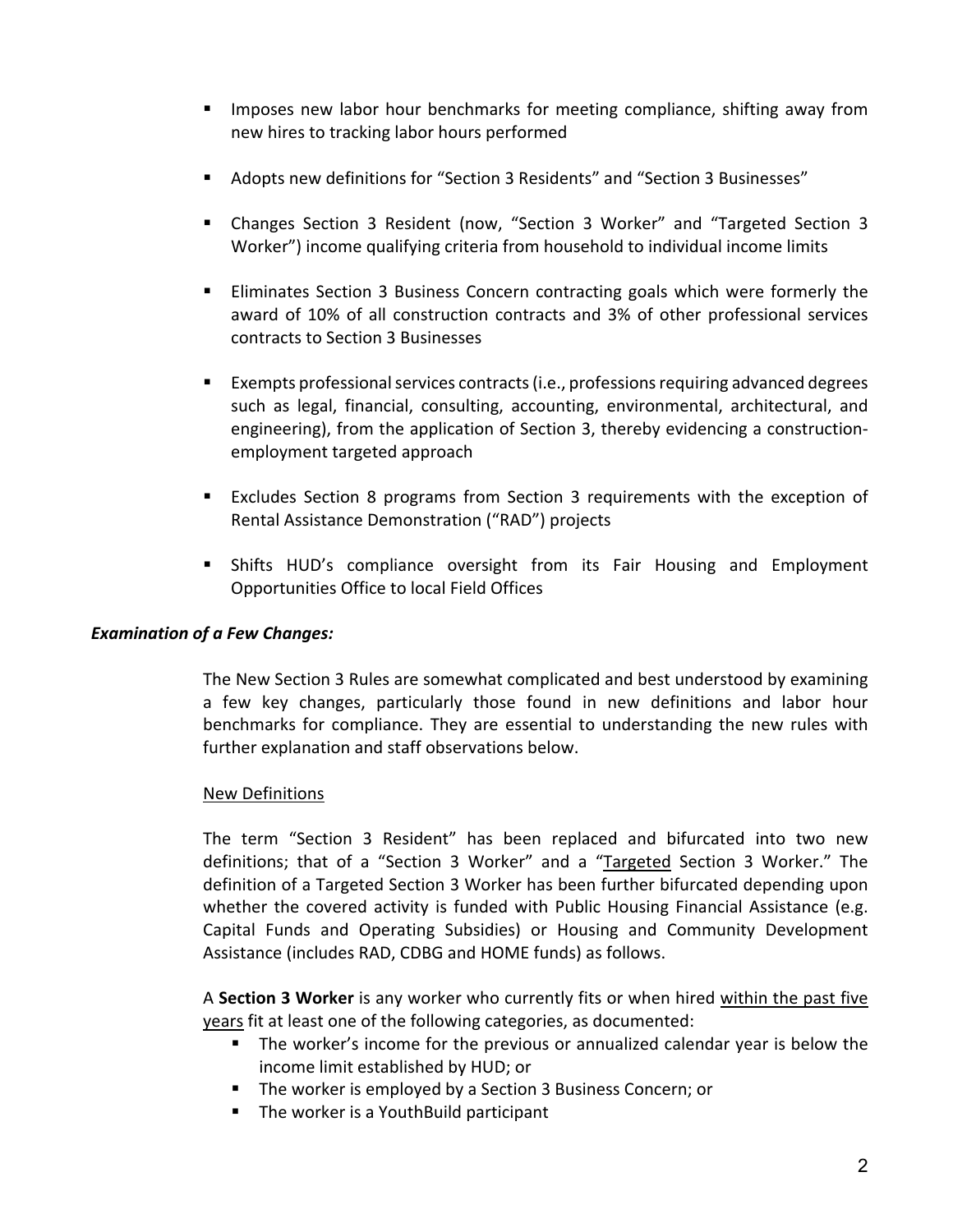It's notable that eligibility considers qualifying income as far back as five years and that any worker employed by a Section 3 Business Concern meets eligibility regardless of income.

A **Targeted Section 3 Worker** for Public Housing Financial Assistance means a Section 3 Worker who is:

- A worker employed by a Section 3 Business Concern; or
- A worker who currently fits or when hired fit at least one of the following categories, as documented within the past five years:
	- i. A resident of public housing or Section 8‐assisted housing; or
	- ii. A resident of other public housing projects or Section 8‐assisted housing managed by the PHA that is providing the assistance; or
	- iii. A YouthBuild participant

Like a Section 3 Worker, a Targeted Section 3 Worker includes any worker employed by a Section 3 Business Concern, regardless of income. This definition also includes Section 8 program participants who are specifically recognized under Section 3 definitions for the first time.

A **Targeted Section 3 Worker** for Housing and Community Development Financial Assistance means a Section 3 Worker who is:

- A worker employed by a Section 3 Business Concern; or
- A worker who currently fits or when hired fit at least one of the following categories document within the past five years:
	- i. Living within the service area or the neighborhood of the project; or
	- ii. A Youthbuild participant

Unlike the old rule, the new rule does not differentiate and provide priority to the residents of the project, it instead focuses on the service area or the neighborhood of the project.

A **Section 3 Business Concern** is now defined as a business meeting at least one of the following criteria, as documented within the last six‐month period:

- At least 51% owned and controlled by low or very low-income persons; or
- Over 75% of labor hours performed for the business over the prior three-month period are performed by Section 3 workers; or
- At least 51% owned and controlled by current public housing residents or residents who currently live in Section 8-assisted housing

This revised definition is noteworthy because it reflects new labor hours‐based qualification, adds Section 8 participants for the first time, and perhaps most importantly, affects who meets the definition of a Section 3 Worker and Targeted Section 3 Worker as discussed above.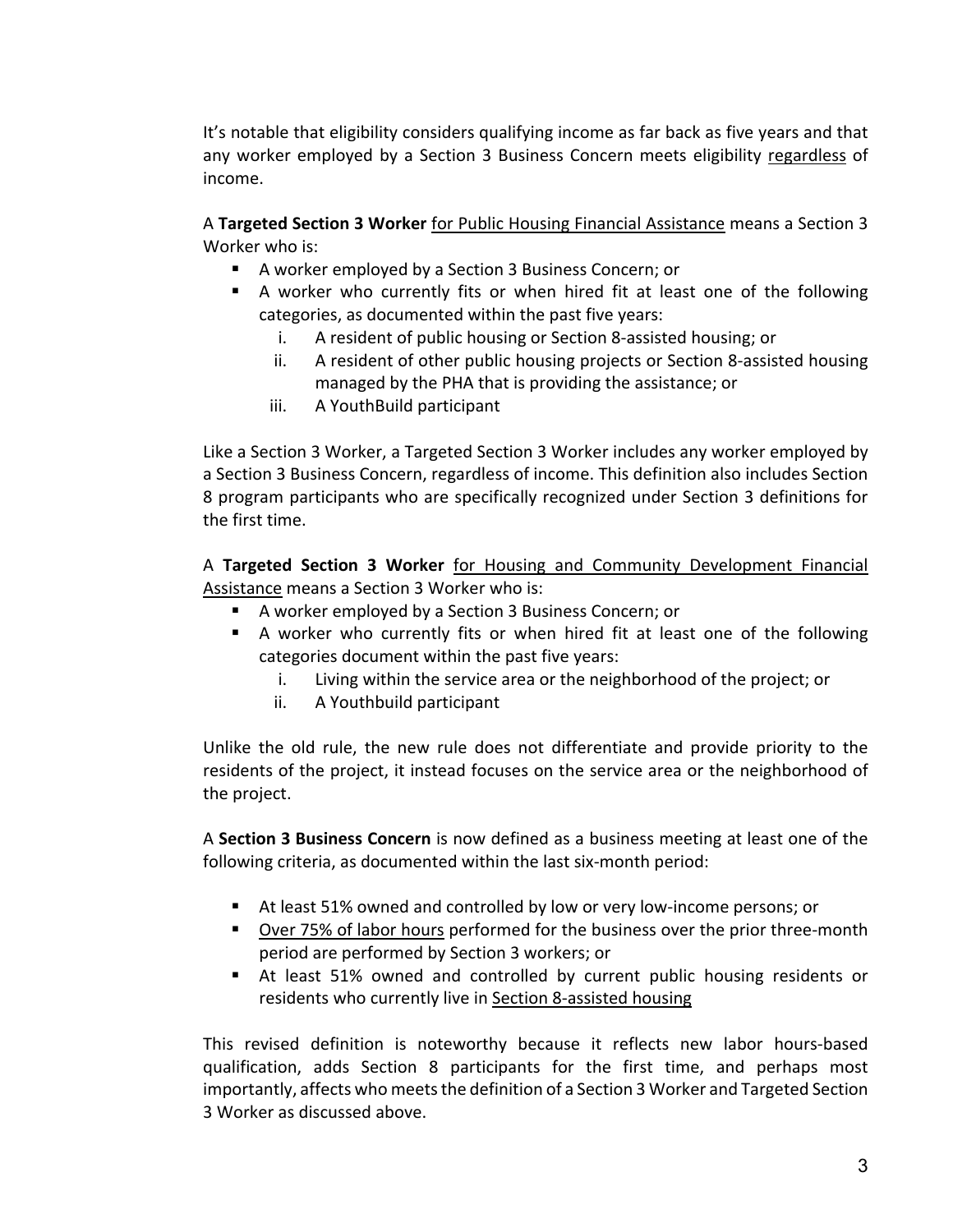#### New Benchmarks for Compliance

Under the former Section 3 rules, HUD had established a Section 3 Resident "new hire" goal of thirty percent (30%) of all new employment opportunities created through the expenditure of federal funds on the contract award. The New Section 3 Rules replaces the new hire goal with labor hour benchmarks. Specifically, HUD has established the following initial new labor hour benchmarks which are subject to periodic adjustment but at least every three years:

- **25%** or more of the total number of labor hours worked by all workers on a project/contract are **Section 3 Workers**; and
- 5% or more of those total labor hours are **Targeted Section 3 Workers**.



These benchmarks are depicted as follows:

When a public housing authority meets or exceeds the benchmarks, it will be considered to have complied with the Section 3 Rule.

These new benchmarks, together with the definitions of Section 3 Workers and Targeted Section 3 Workers, suggest that a contractor could meet its Section 3 obligations with their existing workforce and without any new hiring. This is because the definitions of Section 3 Worker and Targeted Section 3 Worker include persons who satisfied eligibility within the previous five years (e.g. existing workforce). Consequently, new Section 3 employment opportunities could be reduced. In response to this concern, staff have proposed heightened Section 3 requirements which require that contractors meet the labor hour benchmarks and that 30% of their new hires be Section 3 Workers. Those requirements are included in the proposed Section 3 Policy and Compliance Plan.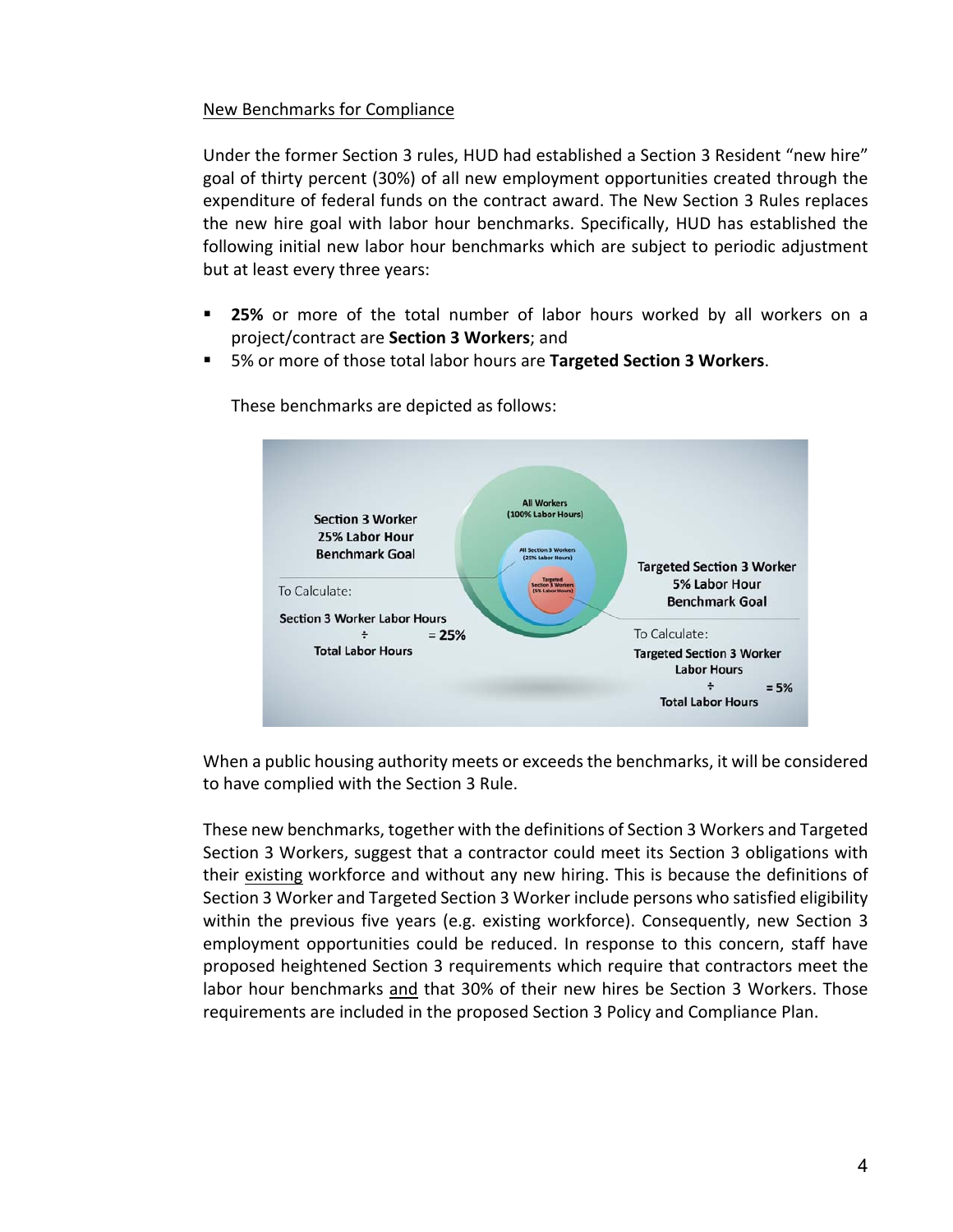#### New Section 3 Policy and Compliance Plan

HACLA's existing Section 3 Guide and Compliance Plan requires significant revision to comply with the New Section 3 Rules with very few portions left untouched. It's for this reason staff recommend superseding and replacing the Plan with a new Section 3 Policy and Compliance Plan that retains those elements but also captures the wholesale revisions needed to comply with the New Section 3 Rules. It is also slightly retitled as a "Policy" instead of a "Plan" to better align with its true purpose and HACLA's practice of codifying Board policies in documents titled as such.

The new Section 3 Policy is attached to this Board Report. Its essential elements are highlighted below and include all the enabling provisions of the Existing Plan that have made our Section 3 program so successful as follows:

- Its purpose is to help create sustained employment and other opportunities for Section 3 beneficiaries and to assist contractors in understanding their Section 3 obligations.
- It provides our contractors with instructions and guidance on how to comply with Section 3, including resources such as our WorkSource Center, Section 3 Resident Registry, Section 3 Business Registry, and assistance available from our Section 3 Compliance Administrator.
- It makes clear HACLA's expectations of equal pay for equal work in hiring to help eradicate the gender pay gap.
- Like the Existing Plan, it continues to authorize the imposition of Section 3 on non federally-funded and materials-only contracts (otherwise inapplicable), where feasible and in the best interest of Section 3 beneficiaries.
- Like the Existing Plan, it continues to authorize the imposition and expectation of heightened Section 3 commitments on Redevelopment Projects in recognition of the unique opportunity such projects provide for training, hiring and Section 3 Business contracting.
- It also now identifies our specific expectations regarding those redevelopment project commitments such as developer sponsorship of enrollments in pre‐ apprenticeship and apprenticeship programs, Section 3 Business Contracting goals, and paying for the cost of monitoring Section 3 compliance.
- It requires compliance with both HUD's new benchmarks for Section 3 compliance and HACLA's additional requirement that 30% of all new hires be Section 3 Workers (and other commitments or agreements as negotiated).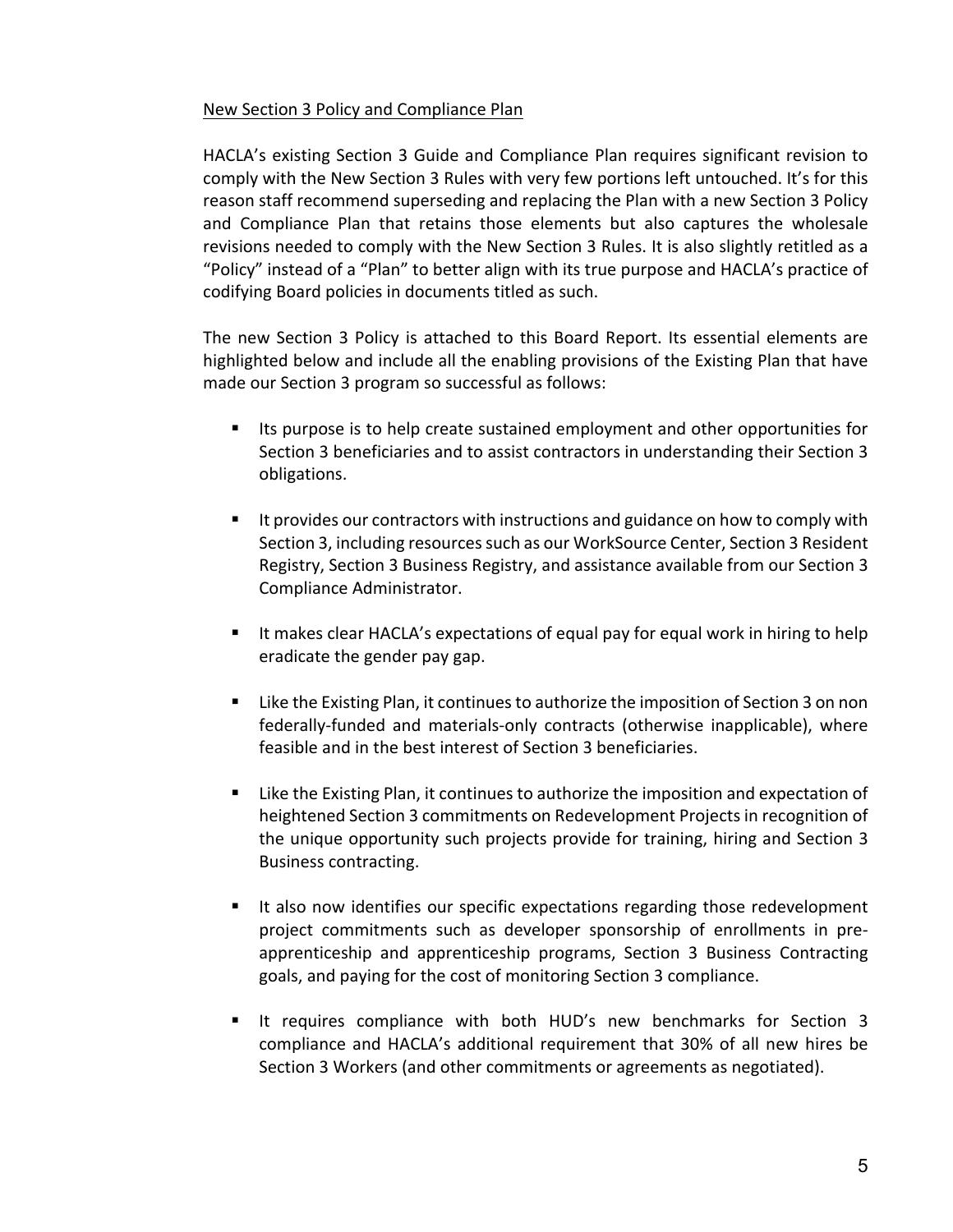- Like the Existing Plan, it continues to make contributions to HACLA's Section 3 Fund available when all other alternatives for compliance are not viable or have failed.
- It captures all New Section 3 Rules and requirements essential to its administration, including updated definitions, benchmarks, hiring priorities and reserves the right to negotiate additional requirements as feasible.

#### **Vision Plan: PEOPLE Strategy No. 7: Enhance Resident Access to Education Opportunities, Workforce Readiness Training, and Skills Development**

HACLA's Section 3 Policy and Compliance Policy will facilitate the creation of training, education, employment and other economic opportunities for those we serve under our Public Housing and Section 8 Programs as well as neighboring communities by enabling such opportunities through our contracting and project redevelopment activities.

**Funding:** The Chief Administrative Officer confirms the following:

No specific administrative fees are provided to housing authorities to administer their Section 3 responsibilities, thereby requiring HACLA to identify and utilize available funds such as Central Office Cost Center (COCC) administrative fee revenue. HACLA has begun negotiating and collecting Section 3 compliance fees in connection with redevelopment projects as a mechanism to pay for some of these costs. HACLA has also established a Section 3 Fund for vendor contributions, but those funds are specifically earmarked for programs that lead to the development of employment skills and the creation of employment opportunities for Section 3 Workers. They may not be used for Section 3 program administrative expenses. The growth of our Section 3 activities may require HACLA to consider additional funding sources in the future.

**Environmental Review:** Neither CEQA nor NEPA are triggered by this request.

**Section 3:**  The application of Section 3 to a contract award is not triggered by this request.

#### **Attachments:**

- **1.** Resolution
- **2.** Proposed Section 3 Policy and Compliance Plan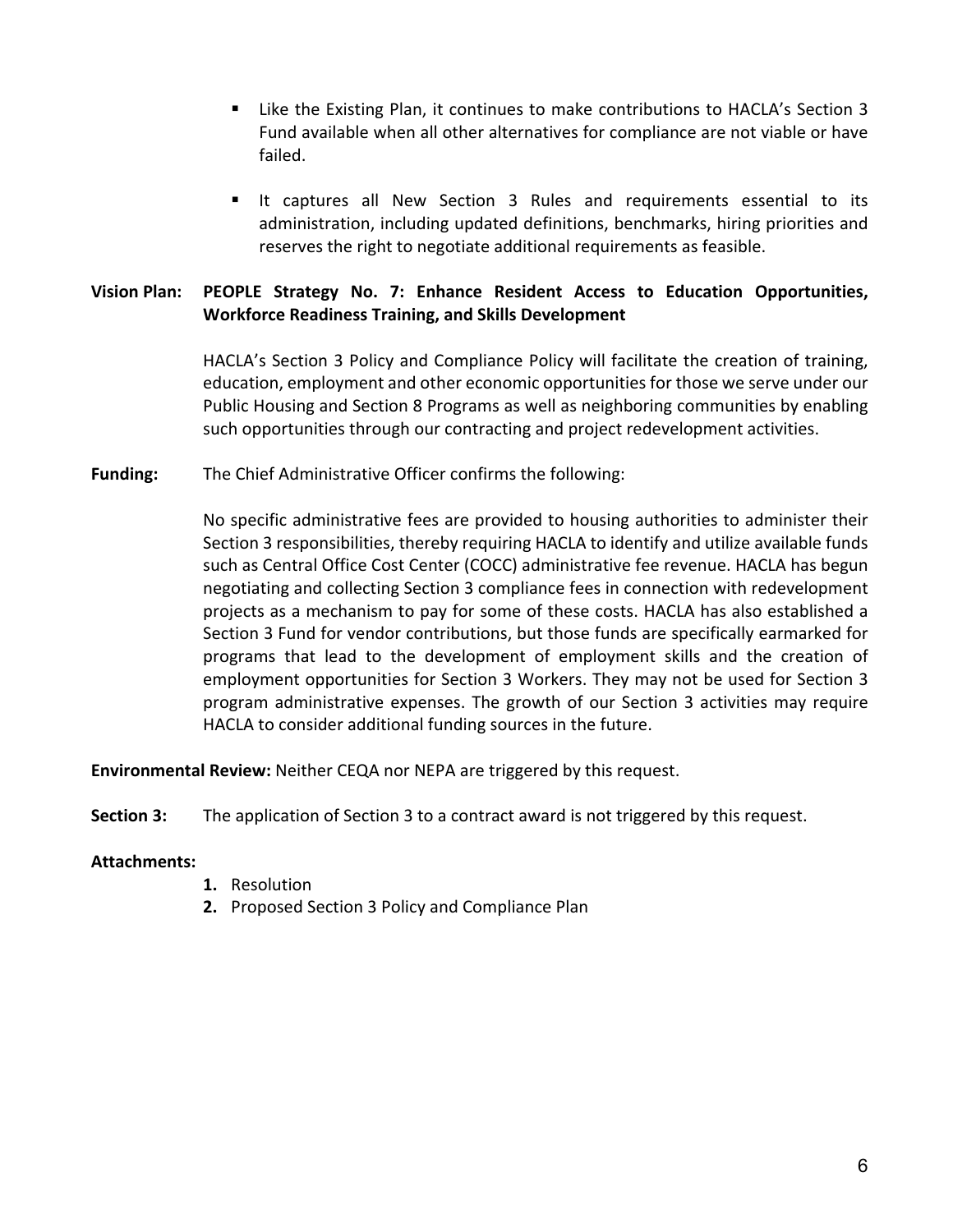#### RESOLUTION OF THE BOARD OF COMMISSIONERS APPROVING REPLACEMENT OF THE HOUSING AUTHORITY'S SECTION 3 GUIDE AND COMPLIANCE PLAN WITH A SECTION 3 POLICY AND COMPLIANCE PLAN THAT CONFORMS WITH THE NEW SECTION 3 RULES

WHEREAS, the Board of Commissioners ("Board") approved HACLA's Section 3 Guide and Compliance Plan on Oct. 30, 2014, as subsequently amended on Nov. 28, 2017, under Board Resolutions 9167 and 9693, respectively (the "Section 3 Plan");

WHEREAS, in September 2020, HUD published the Final Section 3 Rule codified at 24 CFR 75 ("Final Section 3 Rule"), which replaced previous Section 3 regulations codified at 24 CFR 135 in their entirety;

WHEREAS, the Final Section 3 Rule went into effect November 30, 2020, and the Housing Authority has until July 1, 2021 to implement the new requirements;

WHEREAS, the Section 3 Plan requires significant amendment to conform with the Final Section 3 Rule; and

WHEREAS, for the reasons set forth in the Report of the President & CEO of the same date herewith, the Board desires to replace the Section 3 Plan with the new Section 3 Policy and Compliance Plan attached to the Report.

NOW, THEREFORE, BE IT RESOLVED that the Board of Commissioners hereby approves replacement of HACLA's Section 3 Guide and Compliance Plan with the Section 3 Policy and Compliance Plan ("New Policy"), and further authorizes the President & CEO, or designee, to make any non-substantive editorial revisions to the New Policy necessary for its finalization.

BE IT FURTHER RESOLVED that this Resolution shall take effect immediately.

**APPROVED AS TO FORM** 

**HOUSING AUTHORITY OF THE CITY OF LOS ANGELES** 

By:

**The Community of Several Counsel Serves** 

Cielo Castro, Chairperson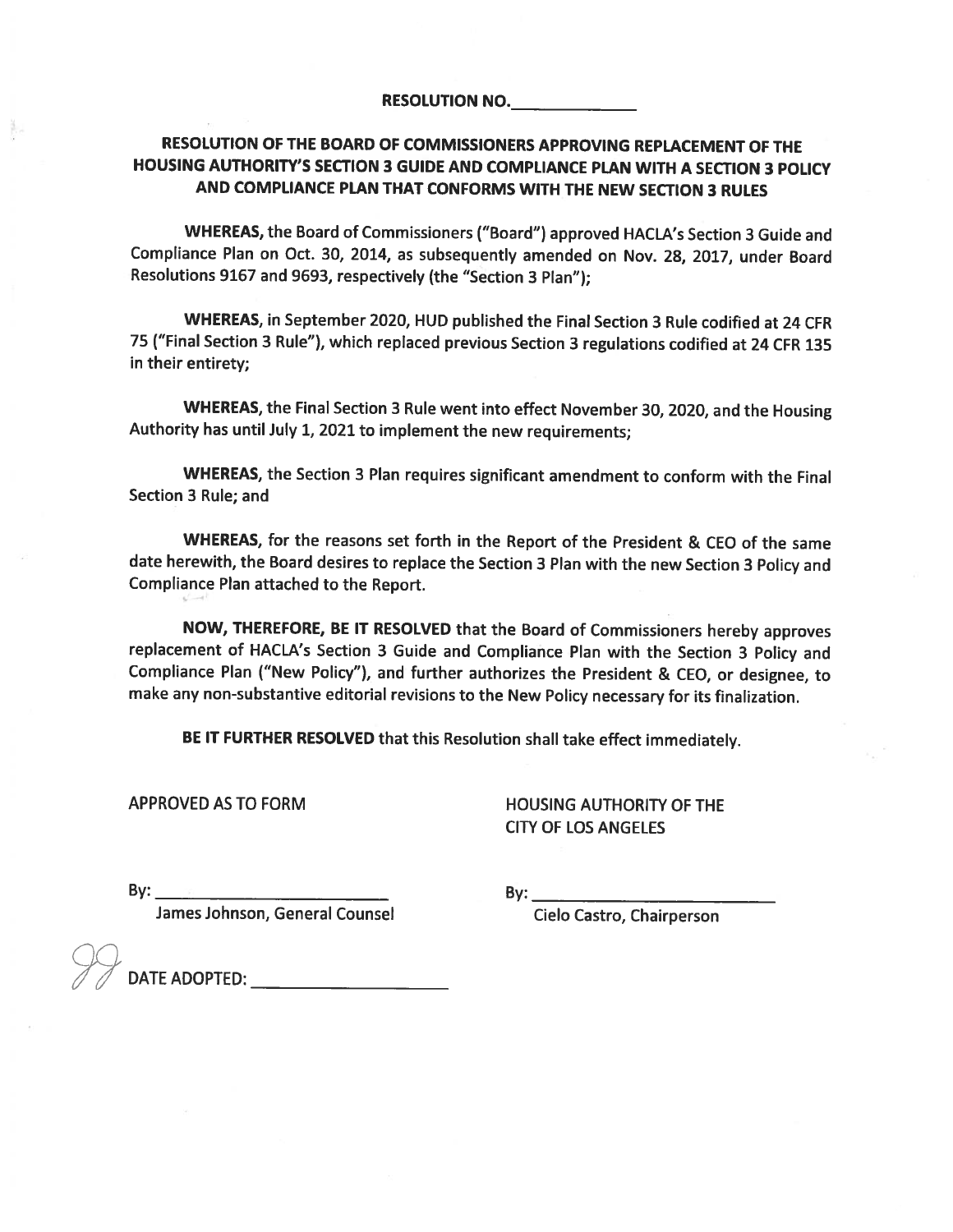Attachment No. 2

**Proposed Section 3 Policy and Compliance Plan**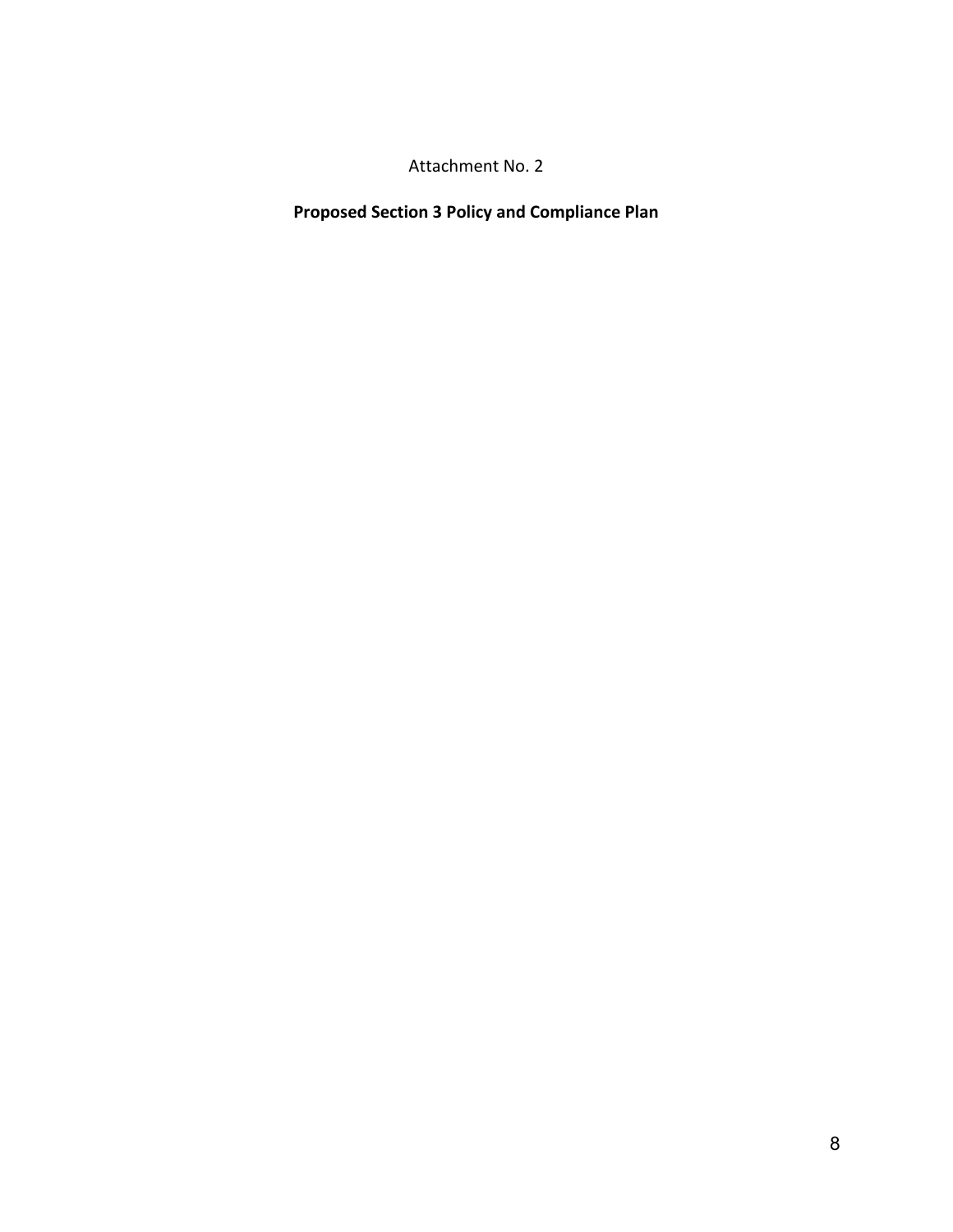# **Section 3 Policy and Compliance Plan (V3)**

*Let's Get to Work!* 



Adopted: \_\_\_\_\_\_\_\_\_\_\_\_\_\_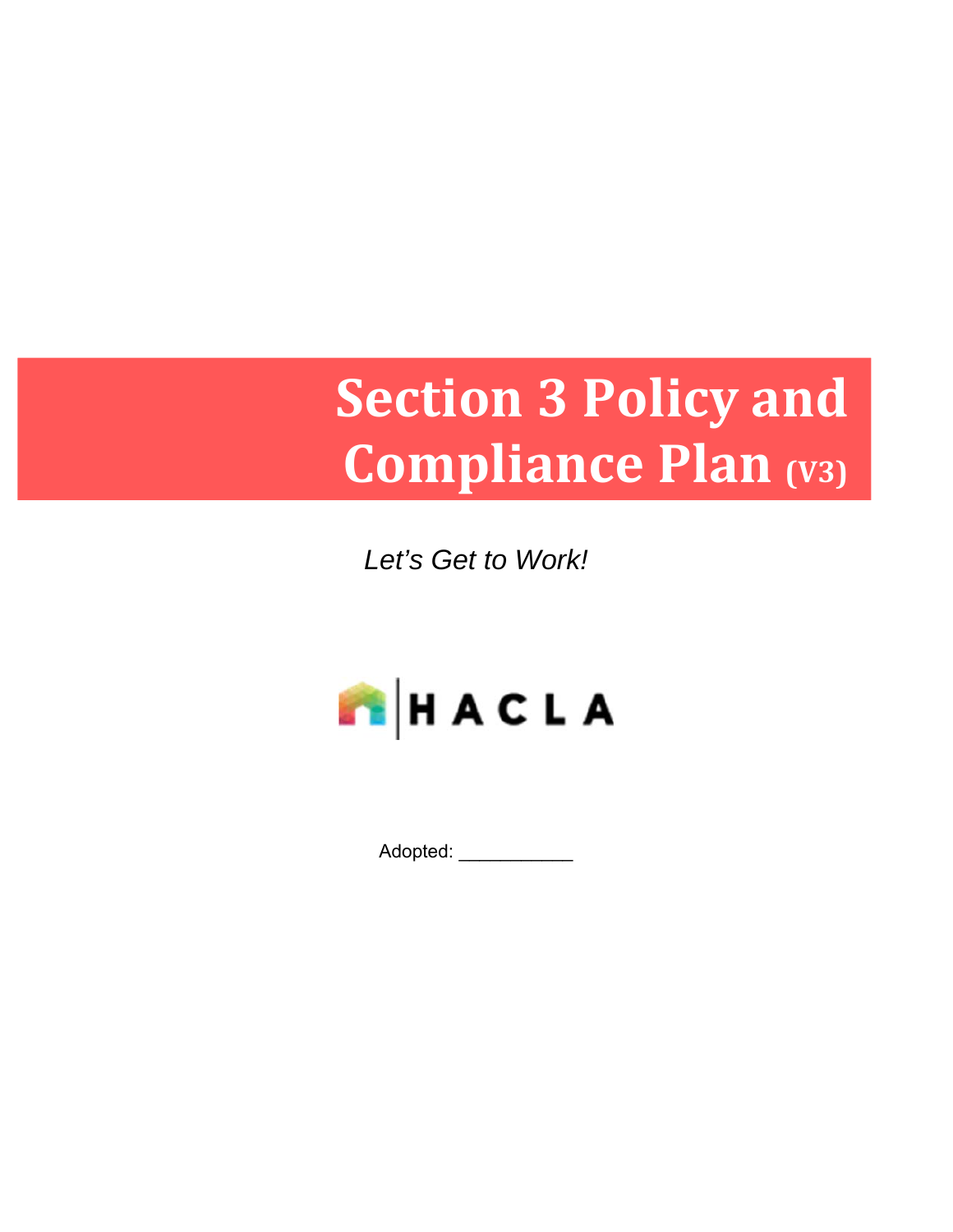## **SECTION 3 POLICY AND COMPLIANCE PLAN**

# **Table Of Contents**

| А.                  |                                                                         |  |
|---------------------|-------------------------------------------------------------------------|--|
| В.                  |                                                                         |  |
| C.                  |                                                                         |  |
| D.                  |                                                                         |  |
| Е.                  |                                                                         |  |
| II. DEFINITIONS.    |                                                                         |  |
|                     | III. PROVISIONS FOR PUBLIC HOUSING FINANCIAL ASSISTANCE AND BENCHMARKS7 |  |
| А.                  |                                                                         |  |
| В.                  |                                                                         |  |
| C.                  |                                                                         |  |
| IV.                 | PROVISIONS FOR HOUSING AND COMMUNITY DEVELOPMENT FINANCIAL              |  |
|                     |                                                                         |  |
| А.                  |                                                                         |  |
| В.                  |                                                                         |  |
| C.                  |                                                                         |  |
|                     | V. PROVISIONS FOR MULTIPLE FUNDING SOURCES, HACLA SECTION 3 PROJECTS  9 |  |
| VL.                 |                                                                         |  |
|                     |                                                                         |  |
|                     |                                                                         |  |
| А.                  |                                                                         |  |
| В.                  |                                                                         |  |
| C.                  |                                                                         |  |
| D.                  |                                                                         |  |
| Е.                  |                                                                         |  |
| F.                  |                                                                         |  |
| IX.                 |                                                                         |  |
| Х.                  |                                                                         |  |
| А.                  |                                                                         |  |
| В.                  |                                                                         |  |
| C.                  |                                                                         |  |
| D.                  |                                                                         |  |
| Ε.                  |                                                                         |  |
| F.                  |                                                                         |  |
| XI.                 |                                                                         |  |
| А.                  |                                                                         |  |
| <b>B.</b>           |                                                                         |  |
| XII.                |                                                                         |  |
| А.                  |                                                                         |  |
| <b>B.</b>           |                                                                         |  |
| C.                  |                                                                         |  |
| XIII.<br>COMPLIANCE |                                                                         |  |
| А.                  |                                                                         |  |
| В.                  |                                                                         |  |
|                     |                                                                         |  |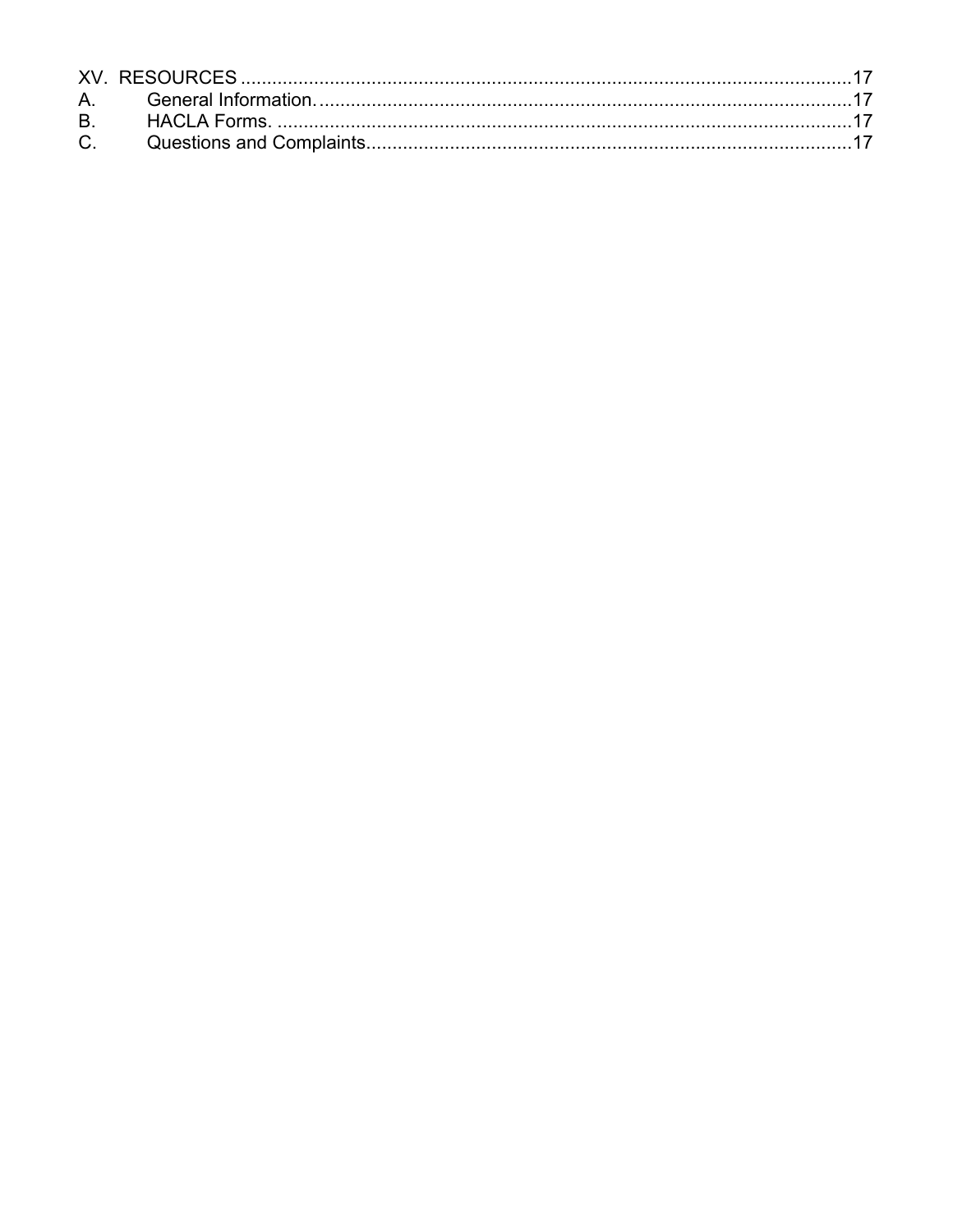#### **SECTION 3 POLICY AND COMPLIANCE PLAN**

## **I. INTRODUCTION**

## **A. Section 3 Regulation.**

Section 3 of the Housing and Urban Development Act of 1968 (codified at 12 U.S.C. 1701u and implemented at 24 CFR Part 75, hereinafter, "Section 3"), as amended, requires that economic opportunities, most importantly employment, generated by certain U.S. Department of Housing and Urban Development ("HUD") financial assistance shall be directed to low- and very low-income persons, particularly those who are recipients of government assistance for housing, or residents of the community in which the Federal assistance is spent.

# **B. HACLA Policy.**

It is the intent and policy of the Housing Authority of the City of Los Angeles ("HACLA") to fully comply with Section 3 and to require its Contractors undertaking contracts to which Section 3 applies to demonstrate good faith effort to comply, to the greatest extent feasible, with Section 3 and the responsibilities described under this Section 3 Policy and Compliance Plan (this "Policy") by providing economic opportunities to Section 3 Beneficiaries. While Section 3 is race and gender neutral, when employment opportunities are realized through Section 3 or other means, it is HACLA's expectation that there will be equal pay for equal work in all such opportunities so that the historical and persistent pay gap between men and women can be eradicated.

## **C. Applicability.**

This Policy shall apply whenever federal assistance triggering Section 3 compliance is triggered and when HACLA, in its sole discretion, elects to impose this Policy upon its Contractors in connection with contracting awards. HACLA's decision to impose this Policy upon Contractors shall consider whether the nature of the underlying contract is one where the imposition of this Policy is reasonably possible and in the best interest of Section 3 Beneficiaries.

## **D. Purposes of this Policy and Compliance Plan.**

The purposes of this Policy are to create sustained employment and other opportunities for Section 3 Beneficiaries and to assist Contractors in understanding their Section 3 obligations so that they can be successful in meeting these responsibilities. These purposes are accomplished through the guidance and instruction provided in the Policy, in other Section 3 materials and publications provided by HACLA, and assistance provided by HACLA's Section 3 Compliance Administrator. HACLA has developed and continues to develop programs and procedures, all as necessary to implement this Policy, in order to realize the goals of Section 3. This Policy shall remain in effect for so long as it remains consistent with federal regulations or until amended by HACLA's Board of Commissioners.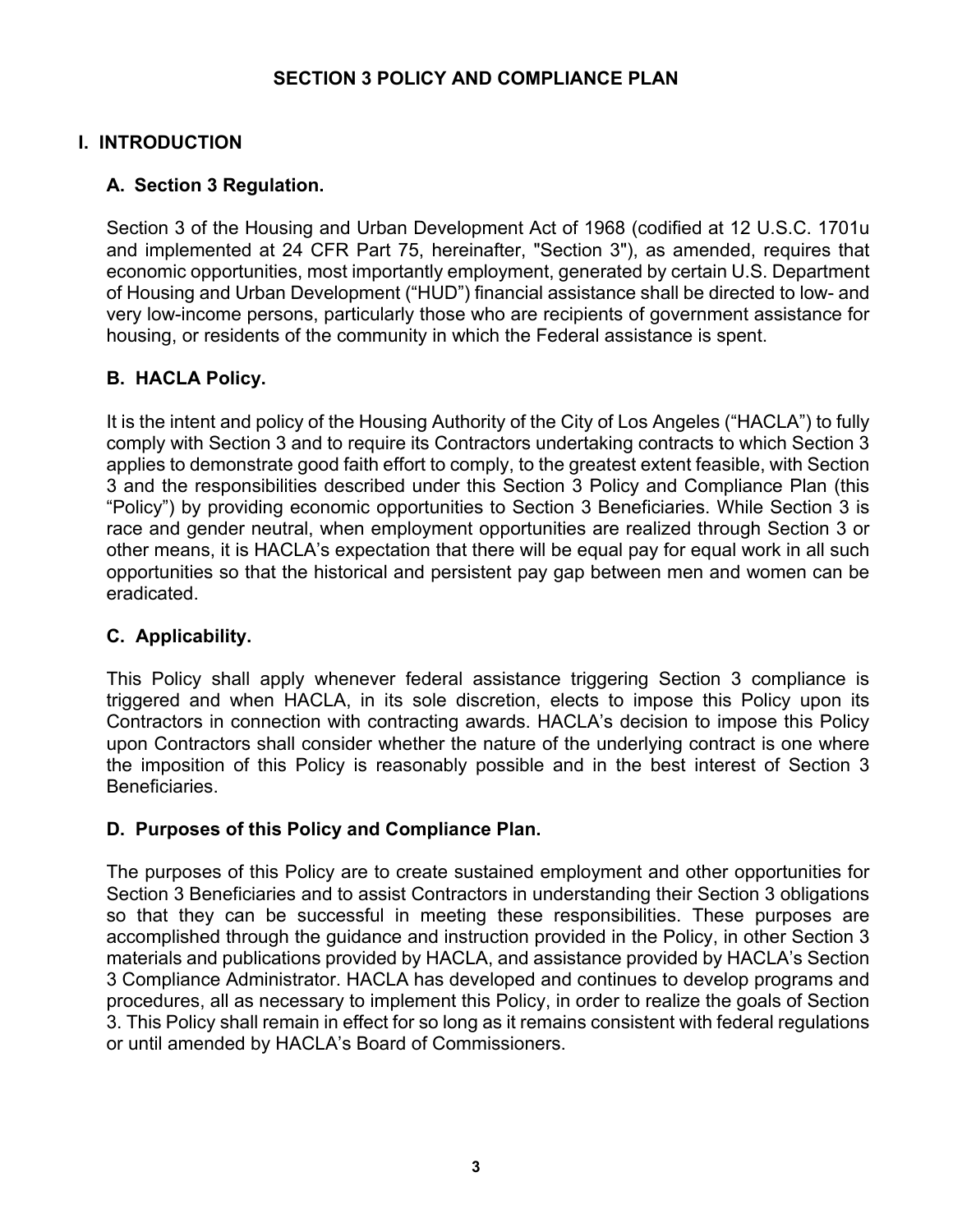#### **E. Part 75 Amendments and Conflicts.**

Amendments to 24 CFR Part 75 shall apply to this Policy as of the effective date of the updated regulation. Where provisions of this Policy conflict with 24 CFR Part 75, the latter shall prevail.

#### **II. DEFINITIONS**

The following terms used throughout this Policy have the following assigned meanings.

*"*Contractor*"* means any person or entity that enters into a Section 3 Contract with HACLA, or performs work on a Section 3 Contract as a Prime Contractor or Subcontractor, or is a recipient or subrecipient of Section 3 covered funds.

*"*HACLA*"* means the Housing Authority of the City of Los Angeles and its instrumentalities subject to Section 3.

"Housing and Community Development Financial Assistance" shall have the meaning ascribed by HUD or other federal agencies or departments and includes, without limitation, the following sources of funding;

- a. Community Development Block Grants (CDBG);
- b. Home Investment Partnership Interest (HOME);
- c. Housing Opportunities for Persons With AIDS (HOPWA);
- d. Neighborhood Stabilization Program (NSP);
- e. Lead Hazard Control and Healthy Homes Program;
- f. Rental Assistance Demonstration Program (RAD);
- g. Choice Neighborhoods Program;
- h. Emergency Solutions Grants (ESG);
- i. Section 202 Supportive Housing for the Elderly;
- j. Section 811 Supportive Housing for the Disabled; and
- k. Disaster Recovery Grants.
- l. Economic Stimulus Funds

"HUD" means the United States Department of Housing and Urban Development.

"Metropolitan Area" means a metropolitan statistical area established by the Office of Management and Budget, and includes its plural form "Metropolitan Areas."

*"*New Hire" means an employee hired on a permanent, temporary or seasonal basis as a direct result of a Contractor's contractual obligation in connection with a Section 3 Contract, and includes its plural form "New Hires." An employee who was on a Contractor's/Subcontractor's payroll on or prior to award of the Section 3 Contract shall not be counted towards the Contractor's/Subcontractor's New Hire benchmark goals.

"Neighborhood of the Project" also referred to as "Service Area," means an area within one mile of the Section 3 Project or, if fewer than 5,000 people live within one mile of a Section 3 Project, within a circle centered on the Section 3 Project that is sufficient to encompass a population of 5,000 people according to the most recent U.S. Census.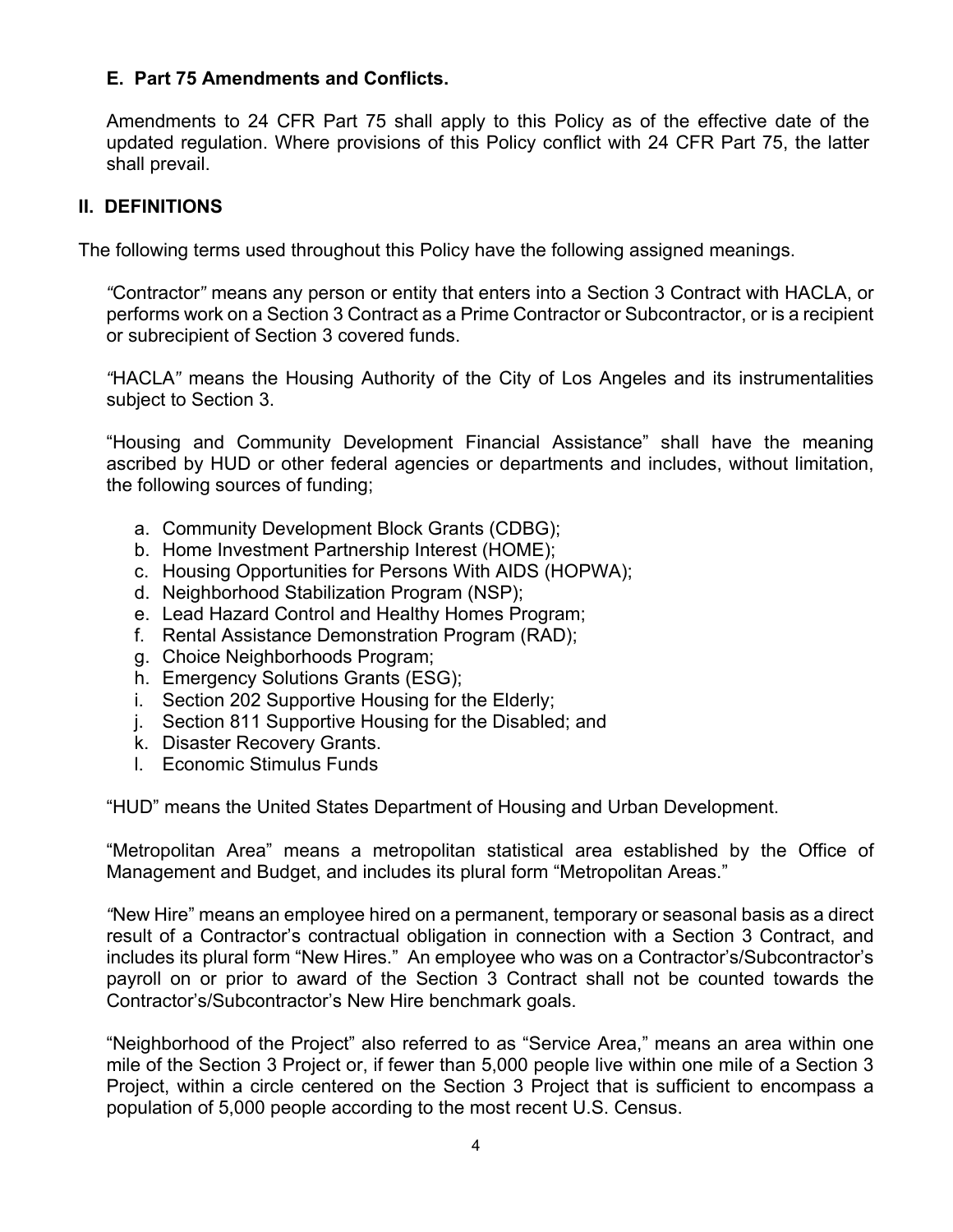"Public Housing Financial Assistance" shall have the meaning set forth in 24 CFR Part 75.3, as may be amended from time to time, as follows:

- a. Development assistance provided pursuant to section 5 of the United States Housing Act of 1937 (the 1937 Act);
- b. Operations and management assistance provided pursuant to section 9(e) of the 1937 Act;
- c. Development, modernization, and management assistance provide pursuant to section 9(d) of the 1937 Act; and
- d. The entirety of a mixed-finance development project as described in 24 CFR Part 905.604, regardless of whether the project is fully or partially assisted with public housing financial assistance as defined above in (a) through (c).

"Section 3" means Section 3 of the Housing and Urban Development Act of 1968, as amended, (12 U.S.C. 170lu) and implemented at 24 C.F.R. Part 75, as may be amended from time to time*.* 

"Section 3 Benchmark(s)" shall mean those benchmarks for Section 3 compliance imposed upon a Contractor under a Section 3 Contract as provided in this Policy and includes both HUD and HACLA imposed goals.

"Section 3 Beneficiaries" refers, collectively, to Section 3 Workers, Targeted Section 3 Workers and Section 3 Business Concerns.

"Section 3 Business Concern" means a business concern as defined in 24 CFR 75.5, as may be amended from time to time, and means a business concern meeting at least one of the following criteria, as documented within the last six-month period through self-certification or other means acceptable HUD:

- a. It is at least 51 percent owned and controlled by low- or very low-income persons;
- b. Over 75 percent of the labor hours performed for the business over the prior threemonth period are performed by Section 3 Workers; or
- c. It is a business at least 51 percent owned and controlled by current public housing residents or residents who currently live in Section 8-assisted housing.

"Section 3 Business Registry" means a registry of business concerns maintained by HACLA that at time of business registry self-certified as to meeting the definition of a Section 3 Business Concern.

"Section 3 Contract" means a contract subject to this Policy whether by virtue of Section 3 or HACLA's imposition of Section 3 upon the contract, including without limitation, master developments agreements and disposition and development agreements pursuant to which development and redevelopment activities and projects are effectuated.

"Section 3 Economic Opportunity Plan" (EOP) means that Section 3 plan submitted by a Contractor in connection with a Section 3 Contract that commits to a plan to meet the Section 3 Benchmarks and other requirements applicable to the Section 3 Contract.

"Section 3 Project" means a Section 3 Project as defined in 24 CFR Part 75.3, as may be amended from time to time, and means housing rehabilitation, housing construction, and other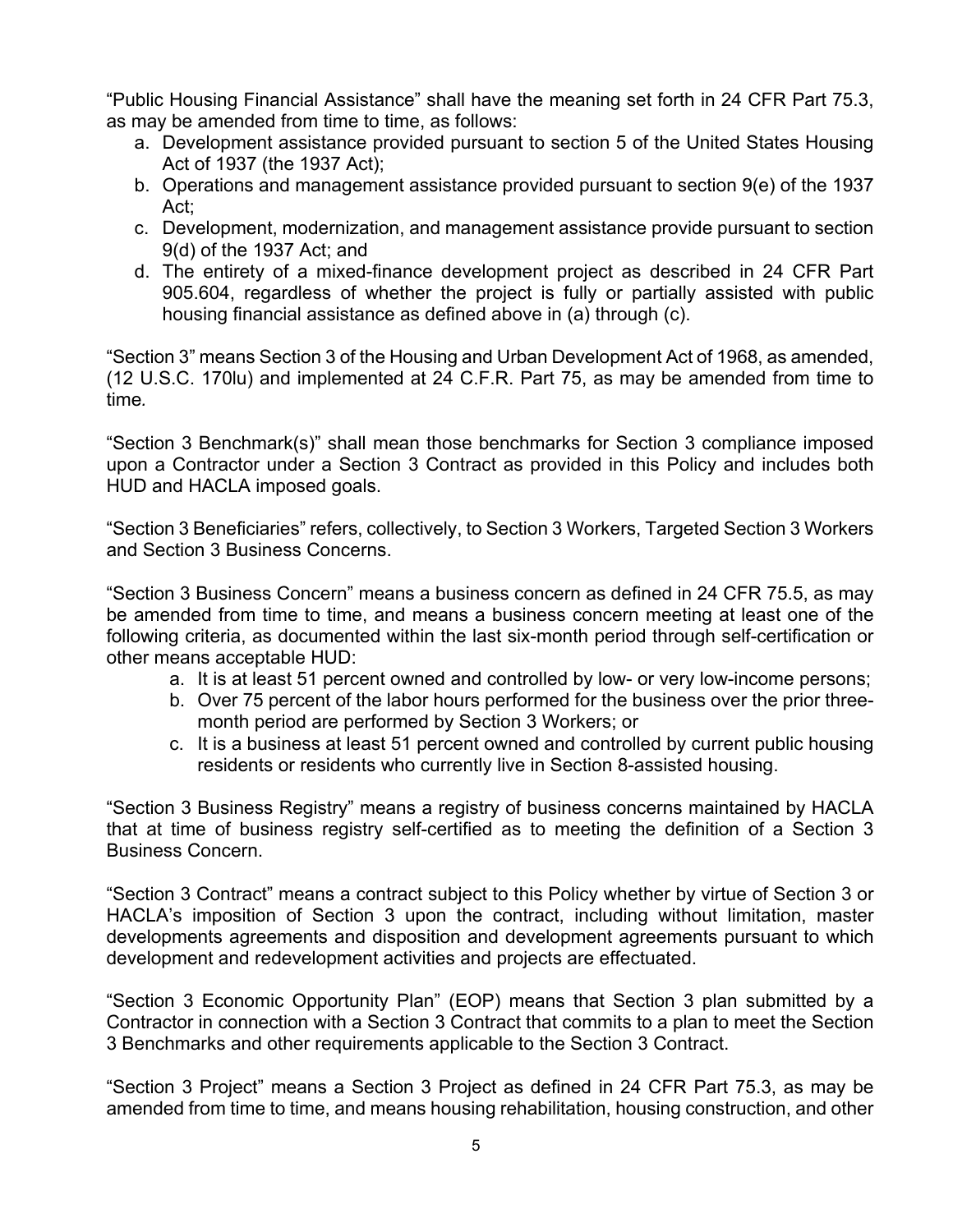public construction projects assisted under HUD programs that provide Housing and Community Development Financial Assistance when the total amount of assistance to the project exceeds a threshold of \$200,000 or \$100,000 for other programs as identified in the CFR. The Project is the site or sites together with any building(s) and improvements located on the site(s) that are under common ownership, management, and financing.

"Service Area" see definition of Neighborhood of the Project.

"Section 3 Worker" means any worker as defined in 24 CFR 75.5, as may be amended from time to time, and means a worker who currently fits or when hired within the past five years, fit at least one of the following categories, as documented through self-certification or other means acceptable to HUD:

- a. The worker's income for the previous or annualized calendar year is below the income limit established by HUD
- b. The worker is employed by a Section 3 Business Concerns
- c. The worker is a YouthBuild participant
- d. The status of a Section 3 Worker shall not be negatively affected by a prior arrest or conviction

"Subcontractor*"* means any person or entity that has a contract with a Contractor to undertake a portion of the Contractor's obligation to perform work under a Section 3 Contract.

"Section 3 Worker Registry" means a registry of Section 3 Workers and Targeted Section 3 Workers maintained by HACLA, who, at the time of registry, met the definition of a Section 3 Worker or Targeted Section 3 Worker, through self-certification or other means acceptable to HUD.

"Targeted Section 3 Worker" for Public Housing Financial Assistance means a Section 3 Worker as defined in 24 CFR Part 75.11, as may be amended from time to time, and means a worker documented through self-certification or other means acceptable to HUD, who is:

- a. A worker employed by a Section 3 Business Concern; or
- b. A worker who currently fits or when hired fit at least one of the following categories, as documented within the past five years:
	- i. A resident of public housing or Section 8-assisted housing;
	- ii. A resident of other public housing projects or Section 8-assisted housing managed by the PHA that is providing the assistance; or
	- iii. A YouthBuild participant.

"Targeted Section 3 Worker" for Housing and Community Development Financial Assistance means a Section 3 Worker as defined in 24 CFR Part 75.21, as may be amended from time to time, and means a worker documented through self-certification or other means acceptable to HUD, who is:

- a. A worker employed by a Section 3 Business Concern; or
- b. A worker who currently fits or when hired fit at least one of the following categories, as documented within the past five years:
	- i. Living within the service area or the neighborhood of the project, as defined in § 75.5; or
	- ii. A YouthBuild participant.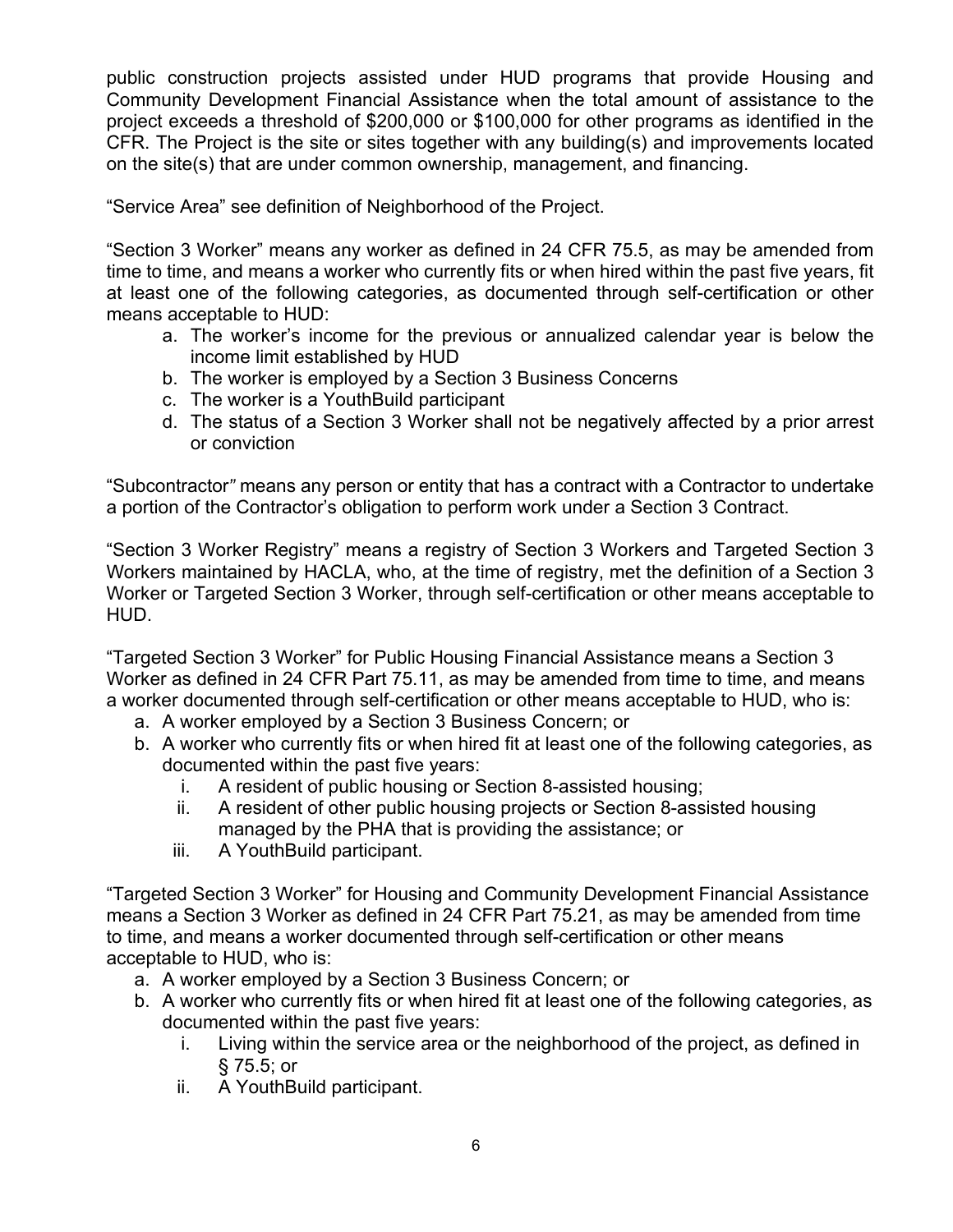## **III. PROVISIONS FOR PUBLIC HOUSING FINANCIAL ASSISTANCE AND BENCHMARKS**

For purposes of this Article III, the definition of a Targeted Section 3 Worker is that applicable to a Targeted Section 3 Worker for Public Housing Financial Assistance.

#### **A. Employment and Training**.

Contractors must make their best efforts to provide employment and training opportunities generated by the assistance to Section 3 Workers and Targeted Section 3 Workers in the following order of priority:

- 1. To residents of the public housing projects for which the public housing financial assistance is expended;
- 2. To residents of other public housing projects managed by HACLA or for residents of Section 8-assisted housing managed by HACLA;
- 3. To participants in YouthBuild programs; and
- 4. To low- and very low-income persons residing within the metropolitan area in which the assistance is expended.

Section 3 Workers and Targeted Section 3 Workers are not exempt from meeting the qualifications of the position to be filled.

## **B. Contracting.**

Contractors must make their best efforts to award contracts and subcontracts to business concerns that provide economic opportunities to Section 3 Workers as set forth in their Section 3 Economic Opportunity Plan and in the following order of priority:

- 1. To Section 3 Business Concerns that provide economic opportunities for residents of the public housing projects for which the assistance is provided;
- 2. To Section 3 Business Concerns that provide economic opportunities for residents of other public housing projects or Section-8 assisted housing managed by HACLA;
- 3. To YouthBuild programs; then
- 4. To Section 3 Business Concerns that provide economic opportunities to Section 3 Workers residing within the metropolitan area in which the assistance is provided.

## **C. Benchmarks**.

Contractors will be considered to have complied with the requirements in this part, in the absence of evidence to the contrary, if they:

- 1. Certify that they have followed the prioritization efforts above (consistent with 24 CFR Part 75.9); and
- 2. Meet or exceed the Section 3 Benchmarks as described below, unless other specific benchmarks for compliance have been negotiated with HACLA.
	- i. Twenty-five percent (25%) or more of the total number of labor hours worked by all workers employed with Public Housing Financial Assistance in the fiscal year are Section 3 Workers;
	- ii. Five percent (5%) or more of the total number of labor hours worked by all workers employed with public housing financial assistance in the fiscal year are Targeted Section 3 Workers;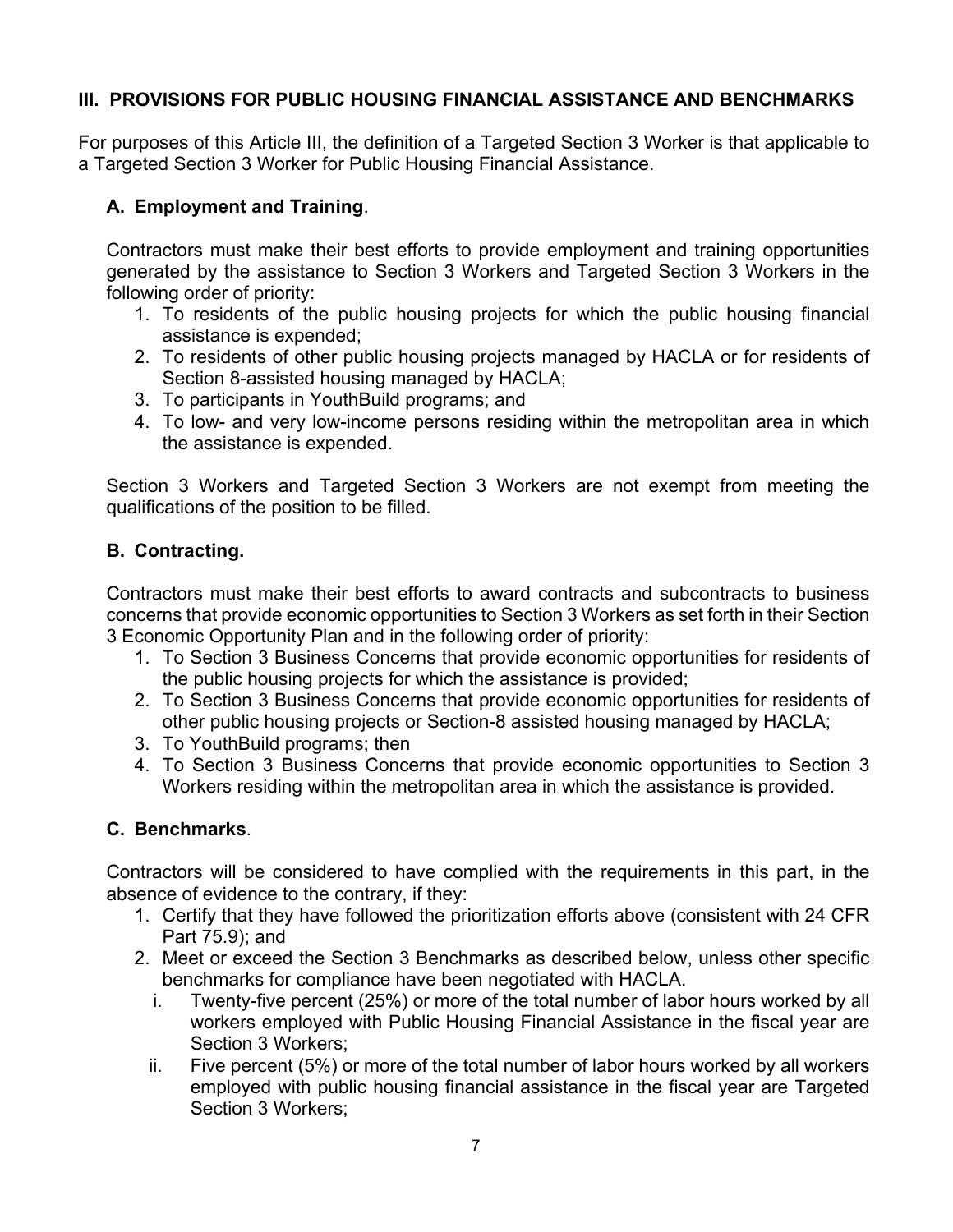- iii. Thirty percent (30%) of all New Hires are Section 3 Workers;
- iv. Meet Section 3 Business subcontracting goals, as may be imposed, from time to time; and
- v. Satisfy other Section 3 commitments as may be set forth their Economic Opportunity Plan or other agreements with HACLA.

## **IV. PROVISIONS FOR HOUSING AND COMMUNITY DEVELOPMENT FINANCIAL ASSISTANCE AND BENCHMARKS (SECTION 3 PROJECTS)**

For purposes of this Article IV, the definition of a Targeted Section 3 Worker is that applicable to a Targeted Section 3 Worker for Housing and Community Development Financial Assistance.

# **A. Employment and Training.**

Contractors covered by this subpart shall ensure that employment and training opportunities arising in connection with Section 3 Projects are provided to Section 3 Workers and Targeted Section 3 Workers within the metropolitan area in which the project is located in the following order of priority:

- 1. Section 3 Workers residing within the service area or the neighborhood of the project; and
- 2. Participants in YouthBuild programs.

Section 3 Workers and Targeted Section 3 Workers are not exempt from meeting the qualifications of the position to be filled.

# **B. Contracting.**

Contractors covered by this subpart shall ensure contracts for work awarded in connection with Section 3 Projects are provided to business concerns that provide economic opportunities to Section 3 Workers residing within the metropolitan area in which the project is located, as set forth in their Section 3 Economic Opportunity Plan, and in the following order of priority:

- 1. Section 3 Business Concerns that provide economic opportunities to Section 3 Workers residing within the service area or the neighborhood of the projects; then
- 2. YouthBuild Programs

# **C. Benchmarks.**

Contractors will be considered to have complied with the requirements in this part, in the absence of evidence to the contrary, if they:

- 1. Certify that they have followed the prioritization efforts above (consistent with 24 CFR Part 75.19); and
- 2. Meet or exceed the Section 3 benchmarks as described below.
	- i. Twenty-five (25) percent or more of the total number of labor hours worked by all workers on a Section 3 Project are Section 3 Workers;
	- ii. Five (5) percent or more of the total number of labor hours worked by all workers on a Section 3 Project are Targeted Section 3 Workers;
- iii. Thirty percent (30%) of all New Hires are Section 3 Workers;
- iv. Meet Section 3 Business subcontracting goals, as may be imposed, from time to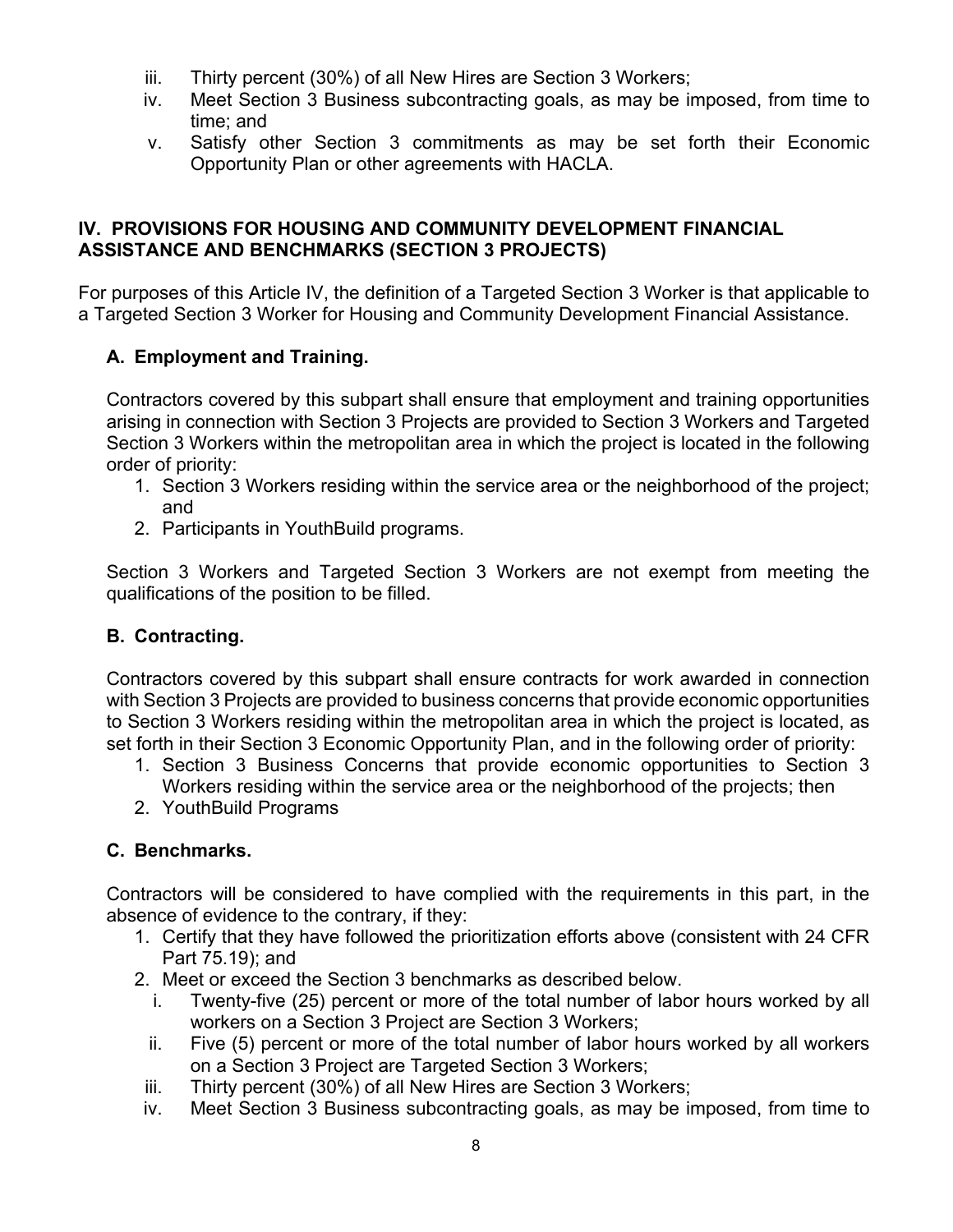time; and

v. Satisfy other Section 3 commitments as may be set forth their Economic Opportunity Plan or other agreements with HACLA.

# **V. PROVISIONS FOR MULTIPLE FUNDING SOURCES, HACLA SECTION 3 PROJECTS**

If a housing rehabilitation, housing construction or other public or private construction project is subject to Section 3 because the project is assisted with funding from multiple sources, Section 3 applicability and related provisions and requirements will be specified in the contract or other related agreement(s) with the Contractor in accordance with 24 CFR Part 75.29.

# **VI. CONTRACTOR GOOD FAITH EFFORTS**

In accordance with subpart 75.15, 75.25 and HACLA's requirements, HACLA will require the vendor to engage in qualitative efforts to satisfy its benchmark goals, which may include, but are not limited to the following:

- 1. Engaging in outreach efforts to generate job applicants who are Targeted Section 3 Workers, including notifying HACLA's Section 3 team, posting job openings at the job site, HUD Opportunity Portal, social media pages, contacting Resident Advisory Councils, and other platforms;
- 2. Contacting agencies administering Los Angeles County YouthBuild Programs, and requesting their assistance in recruiting LA County YouthBuild Program participants for training opportunities and employment positions;
- 3. Consulting with state and local agencies administering training programs, such as those funded through Workforce Investment Act, unemployment compensation programs, community organizations and other officials or organizations to assist with training and recruiting Section 3 Workers and Targeted Section 3 Workers;
- 4. Holding job fairs;
- 5. Providing or connecting Section 3 Workers and Targeted Section 3 Workers with assistance in seeking employment, including: drafting resumes, preparing for interviews, and finding job opportunities connecting residents to job placement services;
- 6. Providing or referring Section 3 Workers to services supporting work readiness and retention (e.g., work readiness activities, interview clothing, test fees, transportation, child care);
- 7. Assisting Section 3 Workers to obtain financial literacy training and/or coaching;
- 8. Engaging in outreach efforts to identify and secure bids from Section 3 Business Concerns.
- 9. Providing technical assistance to help Section 3 Business Concerns understand and bid on contracts;
- 10. Dividing contracts into smaller jobs to facilitate participation by Section 3 Business Concerns;
- 11. Providing bonding assistance, guaranties, or other efforts to support viable bids from Section 3 Business Concerns;
- 12. Promoting use of Section 3 Business Registries designed to create opportunities for Section 3, disadvantaged and small businesses.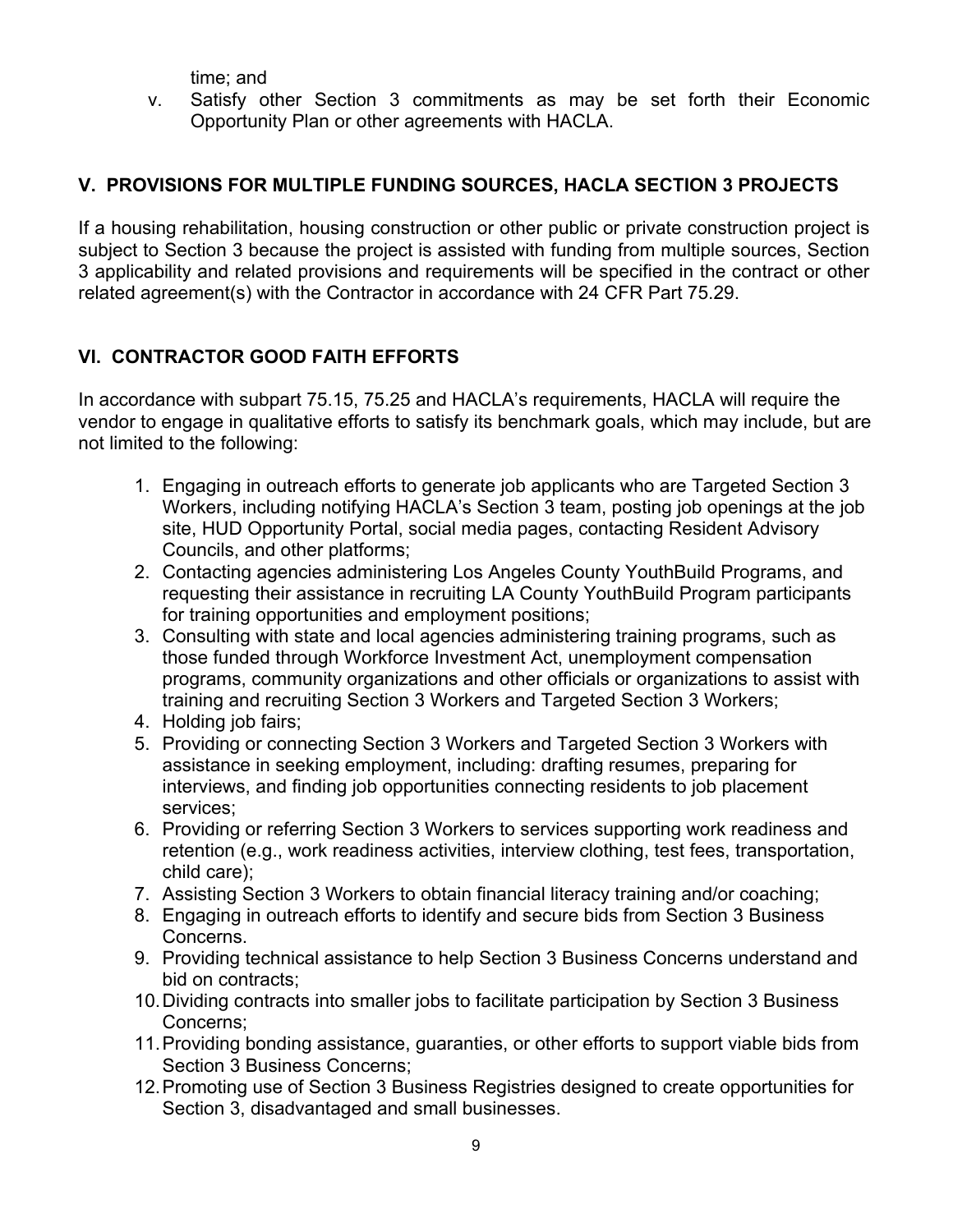## **VII. PROVIDING OTHER ECONOMIC OPPORTUNITIES**

Contractors who are unable to satisfy applicable Section 3 Worker and Targeted Section 3 Worker employment and hiring benchmarks may offer other economic opportunities to Section 3 Workers and Targeted Section 3 Workers designed to assist with upward mobility, sustained employment and self-sufficiency via participation in HACLA's Section 3 Fund. These opportunities may include, without limitation:

- 1. Providing assistance to apply for/or attend community college, a four year educational institution or vocational school; or
- 2. Sponsoring enrollments into apprenticeship and pre-apprenticeship programs.

## **VIII. SECTION 3 FUND CONTRIBUTIONS**

#### **A. Purpose of Fund.**

In accordance with 24 CFR Part 75.15 and 75.25, HACLA has established a Section 3 Fund to permit Contractors to contribute funding for programs that lead to the development of employment skills and generate employment opportunities for Section 3 Workers. Contributions to the Section 3 Fund will be permitted in those instances where the Contractor has demonstrated to HACLA's satisfaction, that compliance with Section 3 requirements and providing other economic opportunities or qualitative efforts is not feasible or likely to lead to sustained employment. Contractor contributions to the Section 3 Fund are considered an option of last resort, as HACLA's preferred method for Contractors to meet their Section 3 benchmark goals and obligations are through the direct creation of sustained employment opportunities. HACLA does not accept Contractor contributions to the Section 3 Fund in lieu of compliance with Section 3 or this Policy.

## **B. Participation in Fund.**

Contractors who meet the eligibility requirements set forth in Article VIII.A above, or who are unable to satisfy their Section 3 commitments as set forth in their Economic Opportunity Plan may, at HACLA's election, be permitted to contribute to the Section 3 Fund and avoid the penalties for default described in Article XIII herein, provided the Section 3 Compliance Administrator finds the Contractor's lack of compliance is due to extraordinary circumstances and not due to the Contractor's lack of good faith compliance efforts or Contractor's failure to exhaust all feasible alternatives for compliance.

## **C. Contribution Requirements.**

- 1. Contractor, subcontractor or other recipient contributions to the Section 3 Fund shall be equal to the lessor of three percent (3%) of the actual dollar amount spent by HACLA under the contract, unless otherwise agreed by HACLA.
- 2. Section 3 Fund contributions are based solely on net amount paid to the Contractor excluding shipping fees, returns, credits and taxes. All expenses authorized under the contract, including license fees, labor, materials costs, and subcontracting expenses,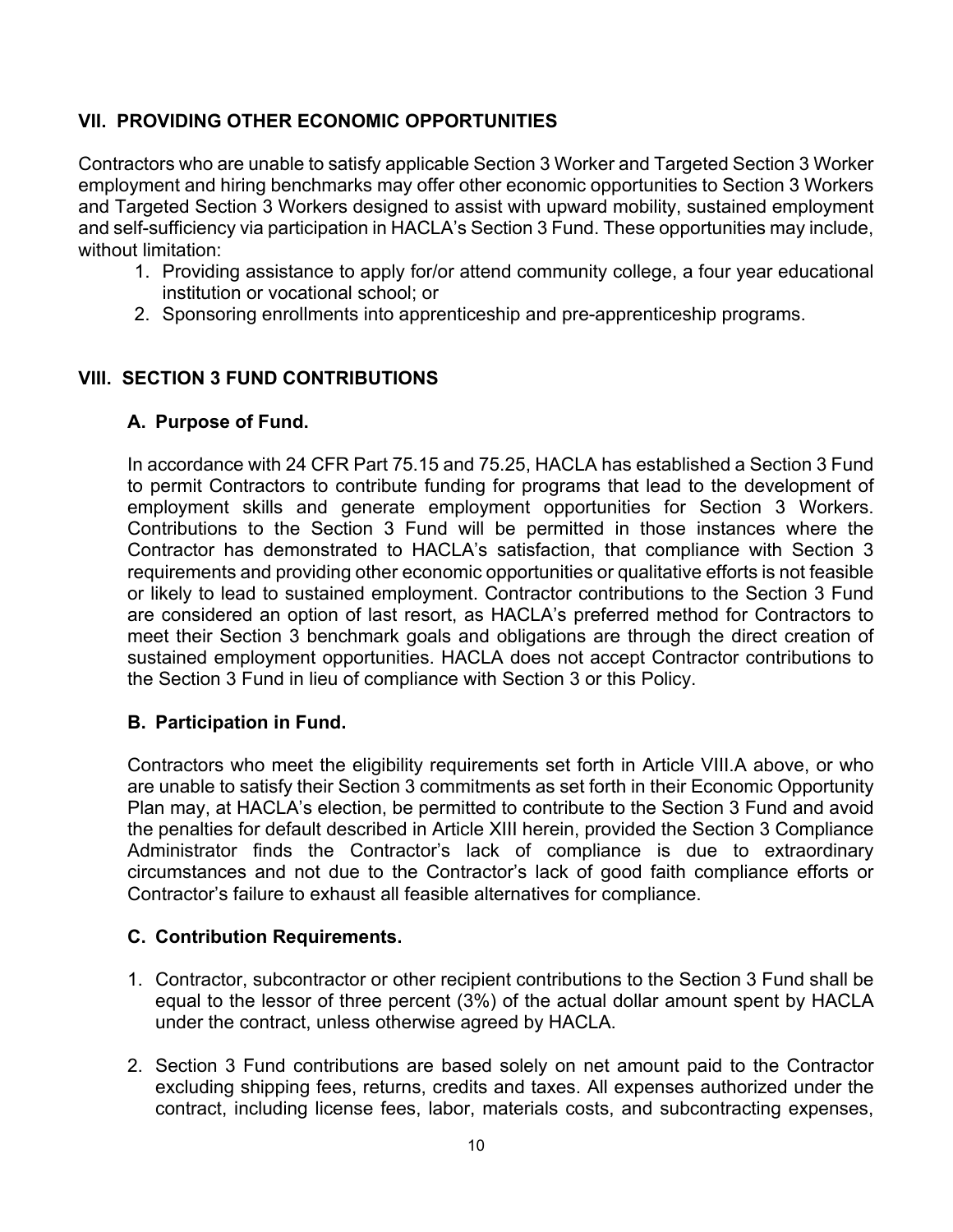are subject to Section 3 Fund contribution calculations.

# **D. Payment Options.**

- 1. For construction-related Section 3 contracts of up to one (1) year, Contractors have the option of making contributions (i) in a single up-front payment or (ii) making payments on a periodic basis following the receipt of contract payments from HACLA, provided such periodic payments must be in amounts of no less than three percent (3%) of the amount HACLA paid the Contractor for a particular installment, unless otherwise agreed by HACLA. In no event shall such contributions be deducted from the amounts due Contractor.
- 2. For all contracts exceeding one (1) year, Contractors have the option of making contributions (i) in a single up-front payment at contract commencement based upon the subject year's contract award value, (ii) in periodic payments of three percent (3%) or greater of each payment received from HACLA, or (iii) at the end of each contract year based upon the actual dollar amount spent by HACLA under the contract for that particular year, unless otherwise agreed by HACLA.
- 3. Contractors making their Section 3 Fund contribution at the end of contract year shall submit payment in full within thirty (30) days after the receipt of HACLA's invoice for payment.
- 4. Section 3 Fund contributions for contracts terminated before the contract year end term shall be paid in full at the time of termination.

# **E. Voluntary Contributions.**

Contractors may contribute to the Section 3 Fund in discretionary amounts in addition to satisfying their Section 3 benchmark goals and obligations.

# **F. Use of Section 3 Fund Proceeds.**

- 1. Section 3 Funds shall only be used by HACLA to further the purposes of Section 3, which are to lead to the creation of sustained employment opportunities for Section 3 Workers and Targeted Section 3 Workers.
- 2. Section 3 Funds shall only be used for job and vocational training, education and tuition, and employment services programs that lead to meaningful and sustained employment. Such programs include, but are not limited to:
	- i. Occupational/trade training programs that provide Section 3 Worker and Targeted Section 3 Worker trainees with individualized support to enhance social, vocational and developmental skills;
	- ii. HACLA-approved apprenticeship training programs and HACLA-approved preapprenticeship training programs designed to prepare Section 3 Worker and Targeted Section 3 Worker Trainees to enter into and succeed in an approved apprenticeship program;
	- iii. Trade school, college and university degree and certification programs.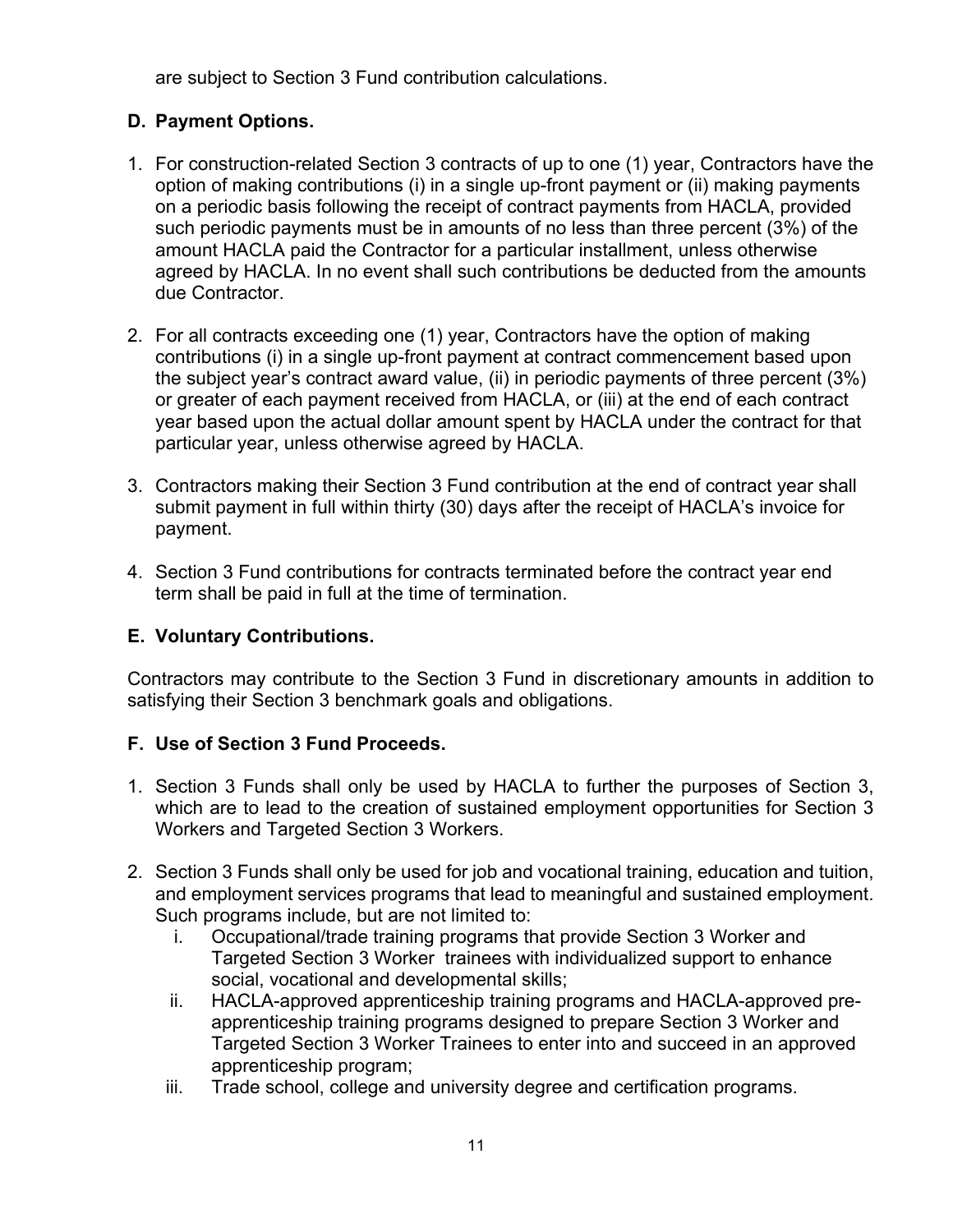#### **IX. SECTION 3 BUSINESS CONCERNS**

- **A.** Business owners seeking HACLA's designation as a Section 3 Business Concern must submit a Section 3 Business Certification Form (to be provided by HACLA) to be added to the Section 3 Business Registry.
- **B.** HACLA reserves the right, but is not obligated, to accept a Contractor's certification as a Section 3 Business Concern approved by another governmental entity including such certifications provided by HUD.
- **C.** Certification as a Section 3 Business Concern does not relieve Contractors from their Section 3 obligations, including the achievement of their Section 3 Benchmarks. All Section 3 Business Concerns are required to demonstrate compliance with Section 3 and this Policy. Businesses which desire to be identified as a Section 3 Business Concern at the time of bid or proposal submission will be required to provide HACLA with an updated Section 3 Business Certification Form, regardless of whether such businesses previously completed a Section 3 Business Certification Form or were determined eligible by HACLA.

# **X. SECTION 3 RECRUITMENT AND NEW HIRES**

Contractors are expected to make best efforts to achieve the benchmarks and Section 3 Worker priorities outlined in this Policy and at 24 CFR Part 75. This section provides guidance for the recruitment of New Hires who are Section 3 Workers and Targeted Section 3 Workers to assist Contractors in meeting their benchmarks and obligations.

## **A. Recruitment Efforts.**

- 1. HACLA maintains a database of employment-ready Section 3 Workers/Targeted Section 3 Workers who meet certain minimum qualifications for various categories of employment. Upon receipt of a completed Section 3 Job Order Form from Contractor/Subcontractor, HACLA will provide referrals of qualified candidates from the database. Contractors are expected to provide HACLA with the Section 3 Job Order Form in sufficient time to identify prospective candidates, prepare and refer them for interviews, and secure employment in advance of project commencement.
- 2. Upon receipt of a Section 3 Job Order Form, HACLA will refer qualified candidates for interviews for each available position. Contractors are expected to give each referred candidate full consideration for available positions.
- 3. Independent of HACLA's efforts and referrals, Contractors shall engage in independent employment recruitment efforts and follow the Section 3 Worker and Targeted Section 3 Worker order of hiring priority as identified in this Policy.
- 4. Contractors shall submit to HACLA their interview notes, including reasons for denial of employment or training opportunity and any follow up actions to be taken to assist the Section 3 Worker in the future, as applicable.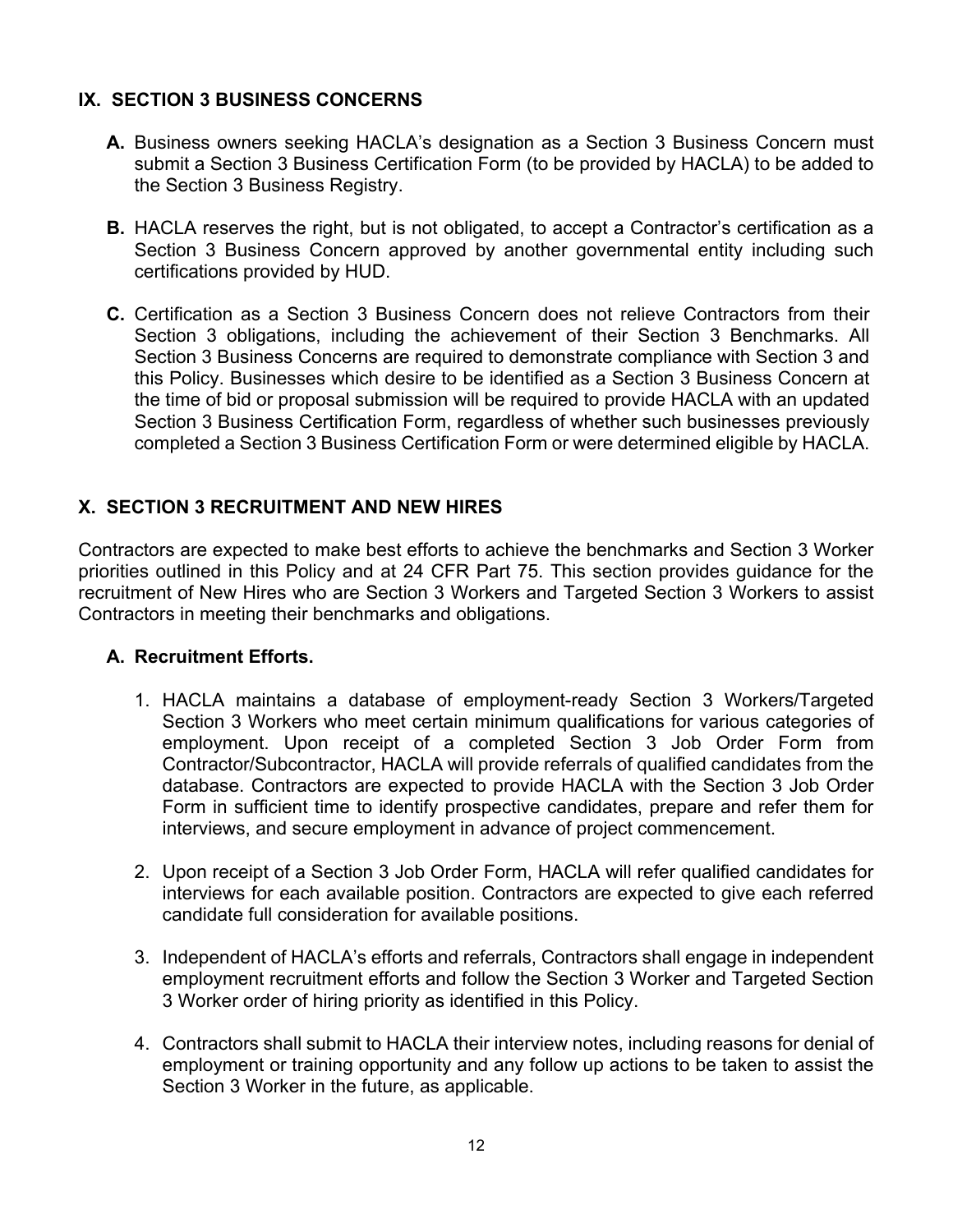5. Section 3 Workers and Targeted Section 3 Workers are not exempt from meeting the qualifications of the position to be filled.

## **B. Section 3 Worker and Targeted Section 3 Worker New Hires.**

- 1. All Section 3 Worker and Targeted Section 3 Worker New Hires shall be employees of the Contractor and shall have all the protections afforded to employees under state, federal and local laws. Contractors are expected to impose the same hiring requirements and personnel rules and policies upon Section 3 Worker New Hires as are imposed upon their other employment candidates and employees. As stated in Article I.B, HACLA expects and requires Contractors to abide by equal pay for equal work principles.
- 2. Contractors are required to report to HACLA within three (3) business days of hiring Section 3 Workers and Targeted Section 3 Workers and shall provide to HACLA a completed Section 3 Worker Certification Form (to be provided by HACLA) for each Section 3 Worker and Targeted Section 3 Worker.

#### **C. Apprenticeship Programs.**

- 1. Contractors who employ apprentices are required to utilize apprenticeship programs approved by the federal Department of Labor ("DOL").
- 2. Contractors who employ apprentices on construction projects that are subject to the Davis-Bacon Wage Act are required to adhere to all legal requirements for wage rates and ratios of apprentices to journeymen set forth therein.

#### **D. Limitations.**

Contractors retain the sole discretion and control over any hiring and personnel decisions. HACLA cannot and will not exercise any control over any of the Contractor's employees, including New Hires, regardless of whether they were referred by HACLA or are Section 3 Workers/Targeted Section 3 Workers recruited through other means.

#### **E. Documented Efforts.**

Contractors shall document efforts taken to recruit and interview Section 3 Workers/Targeted Section 3 Workers for hire and shall, upon reasonable request, provide HACLA with documentation that demonstrates such efforts, including interview notes, which shall include reasons for denial of employment or other actions as applicable.

#### **F. Lack of Compliance.**

A Contractor's failure to satisfy the requirements of this section may result in HACLA's determination that the Contractor has failed to demonstrate good faith efforts to comply with the requirements of Section 3 and this Policy, and may subject Contractor to the penalties for default described in Article XIII.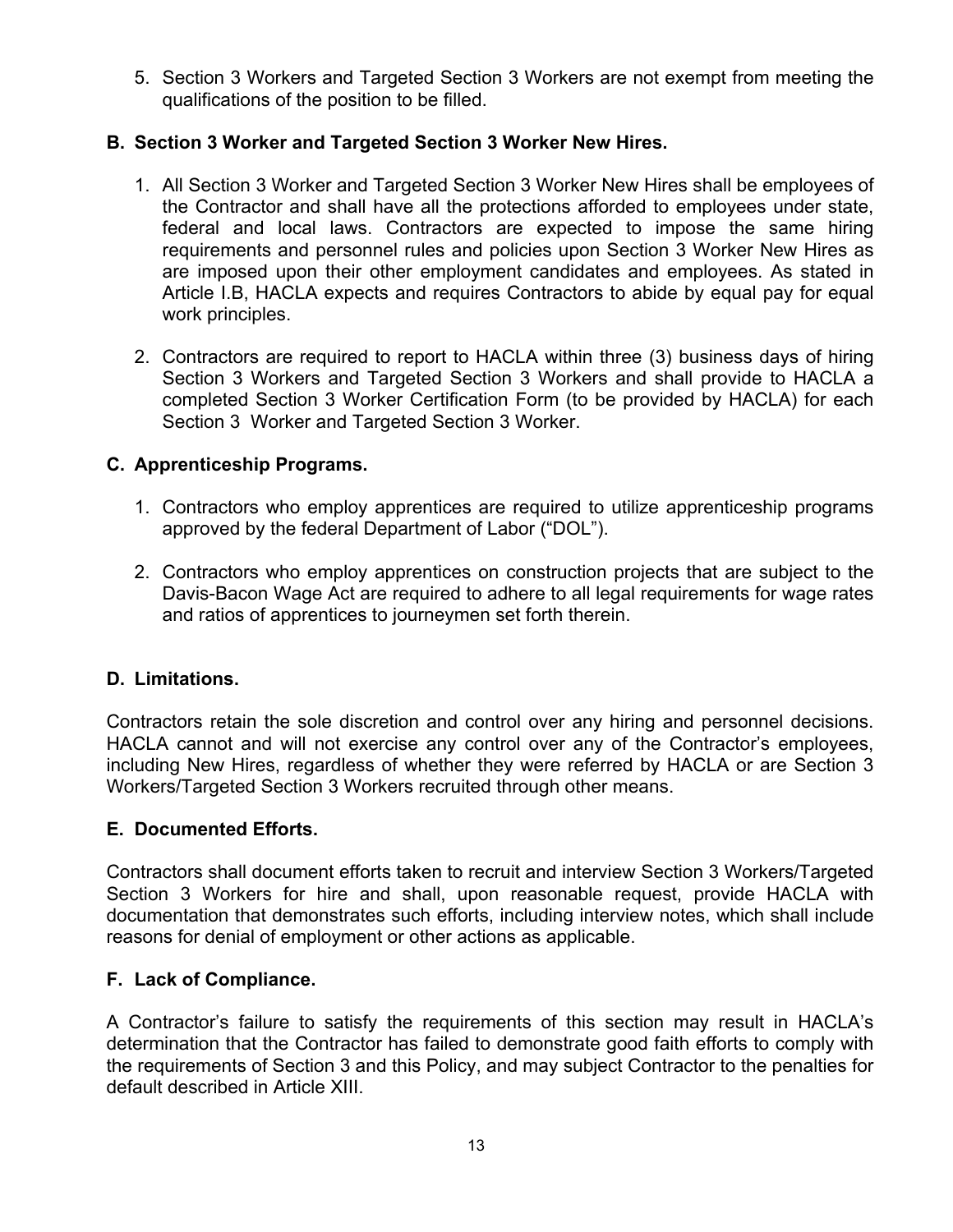## **XI. REQUIRED SUBMISSION DOCUMENTS**

#### **A. Section 3 Economic Opportunity Plan.**

- 1. All Contractors awarded a Section 3 Contract and their Subcontractors shall prepare an Economic Opportunity Plan ("EOP") in accordance with this Policy. The EOP shall include a plan for meeting the Section 3 Benchmarks and other requirements as specified in the solicitation.
- 2. Unless the solicitation specifies otherwise, a Contractor's EOP shall be submitted to HACLA with Contractor's bid/offer package. Bids/Offers submitted by Contractors without an EOP, when required, may be rejected as non-responsive and determined ineligible for contract award.
- 3. Unless the solicitation specifies otherwise, a Subcontractor's EOP shall be submitted to HACLA prior to commencement of the contract.
- 4. EOP commitments will be incorporated into the contract. Contractors are responsible for incorporating their EOP commitments in any subcontracts it awards for the contract work.
- 5. Failure on the part of Contractor/Subcontractors to meet the commitments set forth in Contractor's EOP may subject Contractor to the penalties for default described in Article XIII, including a determination that the Contractor is in material default of the contract.

## **B. Section 3 Compliance Summary Report.**

- 1. Contractors shall provide periodic and project end reports using the Section 3 Compliance Summary Report form (to be provided by HACLA). Contractors shall submit with the Section 3 Compliance Summary Report form supporting documentation of efforts to demonstrate their good faith efforts and achievements. These documents include, but are not limited to the following:
	- i. Section 3 Worker and Targeted Section 3 Worker Certification Forms
	- ii. Section 3 Business Concern Certification Forms
	- iii. Payroll or time-and-attendance based records
	- iv. Outreach effort documentation
- 2. HACLA reserves the right to request from Contractor additional compliance documents to support data reported in the Section 3 Compliance Summary Report, and to request such other documents as HACLA deems necessary for verification and documentation of efforts.

## **XII. DEVELOPMENT AND REDEVELOPMENT PROJECTS**

In recognition that large-scale development and redevelopment projects present a unique opportunity to: (i) provide job training and generate sustained employment opportunities for Section 3 Workers and Targeted Section 3 Workers, and (ii) provide numerous contracting opportunities for Section 3 Business Concerns, HACLA's Board of Commissioners has adopted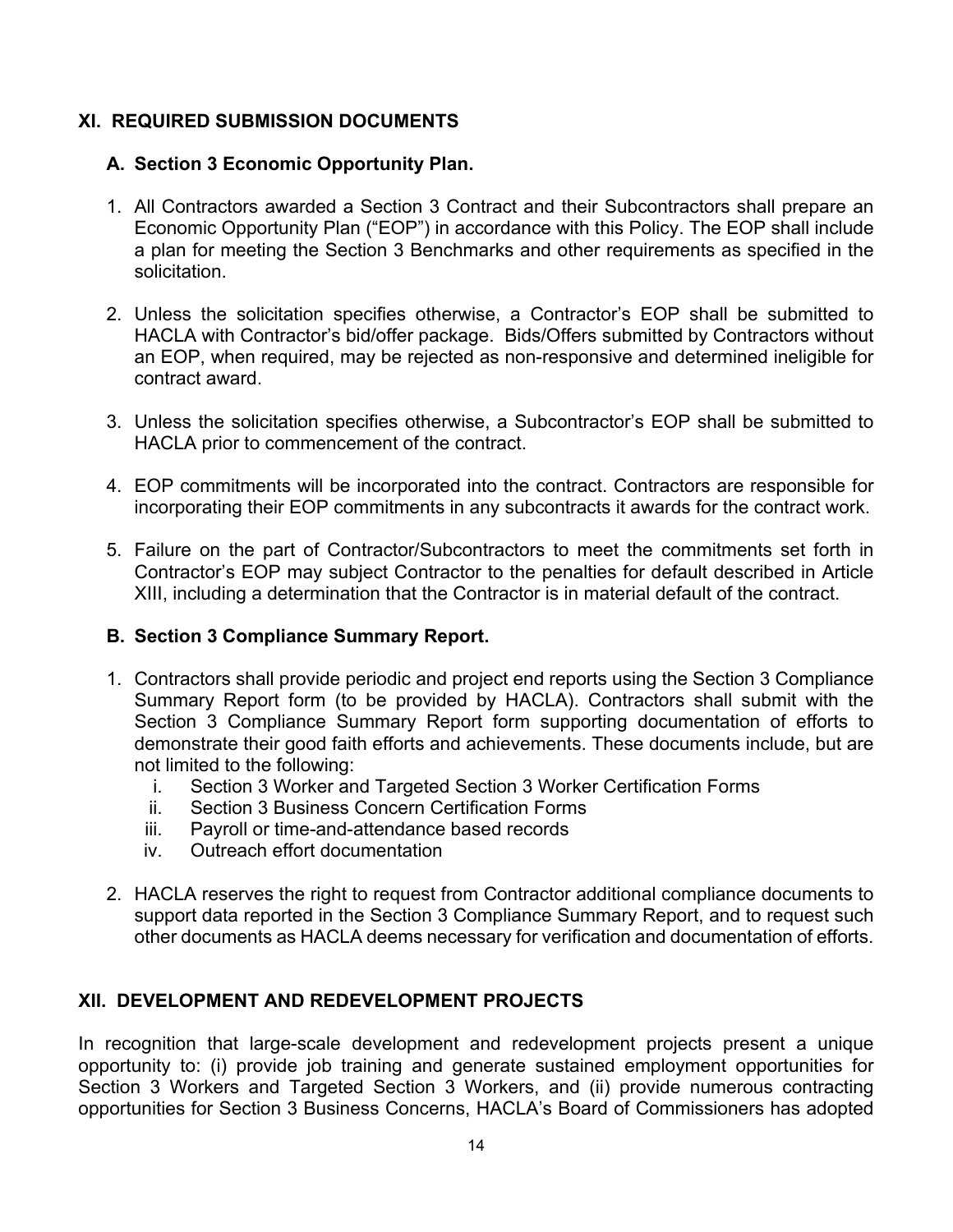heightened expectations for Section 3 compliance and commitments on the part of HACLA's development partners and their Contractors and Subcontractors. Regardless of whether the source of funding for such projects triggers the requirements of Section 3, all such projects shall be subject to Section 3 commitments that fully-align with all Housing and Community Development Financial Assistance, Public Housing Financial Assistance and other funding sources requirements, as applicable, and shall include the following:.

## **A. Priorities and Commitments.**

- 1. The project's master development agreement, disposition and development agreement, or similar agreement between HACLA and the developer, will, consistent with 24 CFR Part 75, reflect priorities for training and employment opportunities, benchmarks goals and additional negotiated commitments pertaining to New Hires, Section 3 Business Contracting, and other economic opportunities and commitments beyond HUD requirements. In all instances these commitments shall include, at a minimum, the following:
	- i. Twenty-five (25) percent or more of the total number of labor hours worked by all workers on a Section 3 Project will be Section 3 Workers;
	- ii. Five (5) percent or more of the total number of labor hours worked by all workers on a Section 3 Project will be Targeted Section 3 Workers;
	- iii. Thirty percent (30%) of all New Hires on the Section 3 project will be Section 3 Workers with the highest hiring priority being residents of the subject redevelopment;
	- iv. The imposition of Section 3 Business Concern subcontracting goals of no less than ten percent (10%) for all construction-related subcontracts and no less than three percent (3%) for all professional services agreements;
	- v. Section 3 Worker and Targeted Section 3 Worker New Hire goals for postconstruction employment opportunities under contracts that support the redevelopment such as property management, social services/youth programming, and retail lease agreements, with the highest hiring priority being residents of the subject redevelopment;
	- vi. The commitment to engage in qualitative efforts to encourage, enable and assist Section 3 Workers and Targeted Section 3 Workers to obtain training and secure employment on the project as set forth in Article VI. Financial commitments for preapprenticeship and apprenticeship programs should be expected and included when feasible; and
	- vii. Section 3 compliance fees should be included in all such commitments that are reasonably-related to the cost of monitoring Section 3 compliance over the life of those commitments.
- 2. The developer is responsible for submitting to HACLA a detailed Section 3 Economic Opportunity Plan (may also be referred to as Construction Local Hiring and Contracting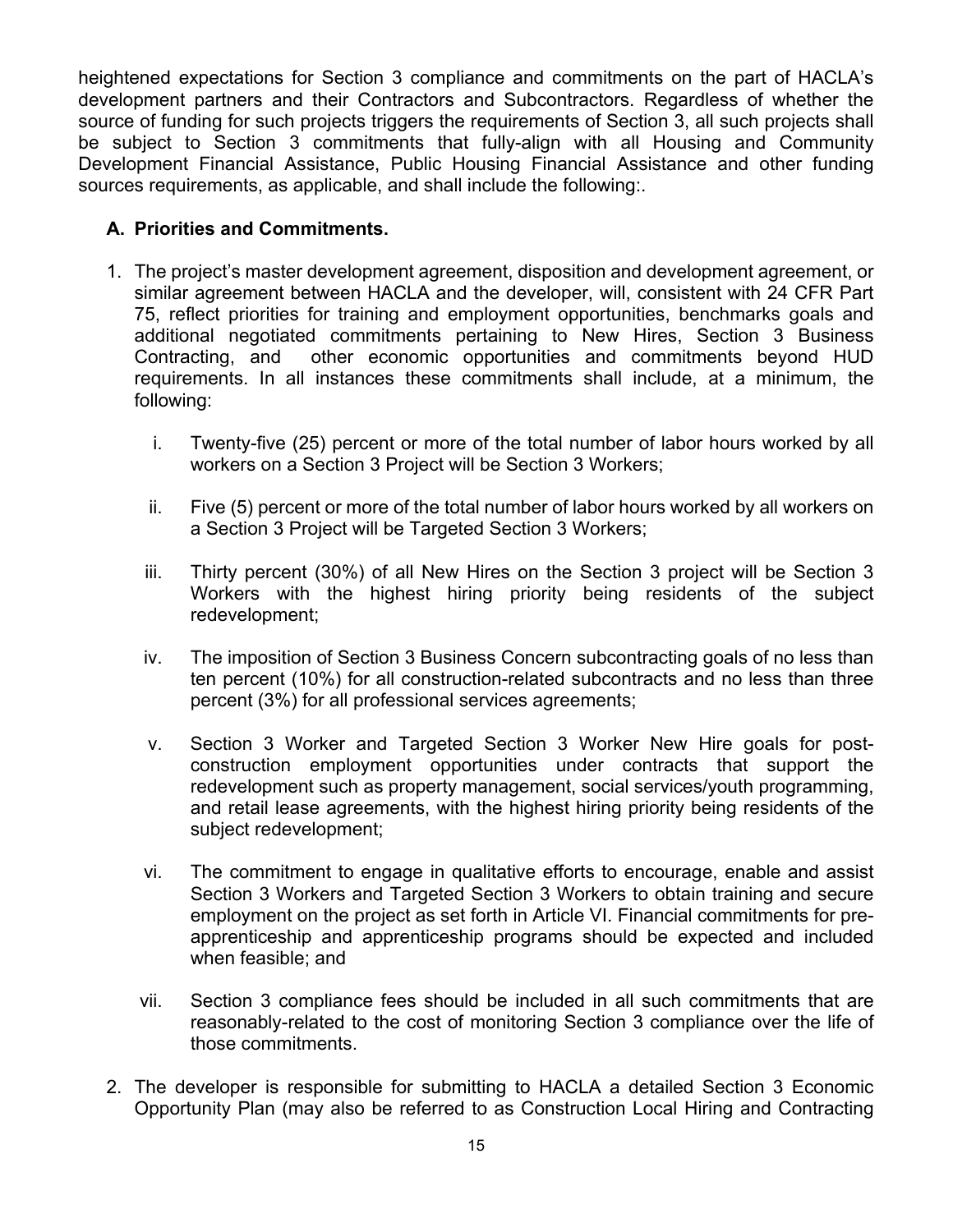Plan or Post-Construction Local Hiring and Contracting Plan, as appropriate) that details its approach, methods and resources to be used to meet and/or exceed HUD and HACLA benchmark goals, prioritization efforts and additional negotiated commitments.

- 3. The developer's specific, negotiated Section 3 commitments shall be made applicable to developer's Contractors, Subcontractors and all other businesses employed on the project.
- 4. The developer will be held responsible for enforcing Section 3 requirements and project commitments, and for monitoring its Subcontractors' performance for compliance.

## **B. Penalties.**

In the event the developer fails to meet its commitments and cannot demonstrate to HACLA's satisfaction that good faith efforts have been made to fulfil their commitments, it shall be subject to penalties for non-compliance as negotiated in its master development agreement, disposition and development agreement or similar agreement between HACLA and the developer. Shall no such penalty agreement exist, the penalties for non-compliance set forth at Artcile XIII.B shall apply to the project.

## **C. Conflicts.**

Except as expressly set forth herein, Section 3 requirements and this Policy shall apply to the project. In the event of any perceived or actual conflicts between developer's specific, negotiated Section 3 commitments and the requirements of 24 CFR Part 75 and/or this Policy, HACLA's determination shall be final and binding.

## **XIII. COMPLIANCE**

## **A. Reviews for Compliance.**

- 1. HACLA may periodically audit Contractors'/Subcontractors' performance for compliance with the requirements of Section 3 and this Policy, and may conduct periodic project site visits and employee interviews to support such efforts.
- 2. In connection with an audit for compliance, HACLA reserves the right to request from Contractors/Subcontractors reports and information concerning its efforts to comply with the requirements of Section 3, this Policy, and the Section 3 Contract's related contract terms and conditions.

## **B. Penalties for Non-Compliance.**

- 1. Contractors who fail to comply with their EOPs or otherwise fail to meet their Section 3 commitments and obligations as set forth in their Section 3 Contract and/or EOP, shall, following notice and a reasonable opportunity to cure (as determined by HACLA in its sole discretion based upon the circumstances), be deemed in material default of their contracts, and may be subject to administrative penalties and/or debarment as follows:
	- i.  $1<sup>st</sup>$  Violation: Administrative penalty of ten percent (10%) of the contract award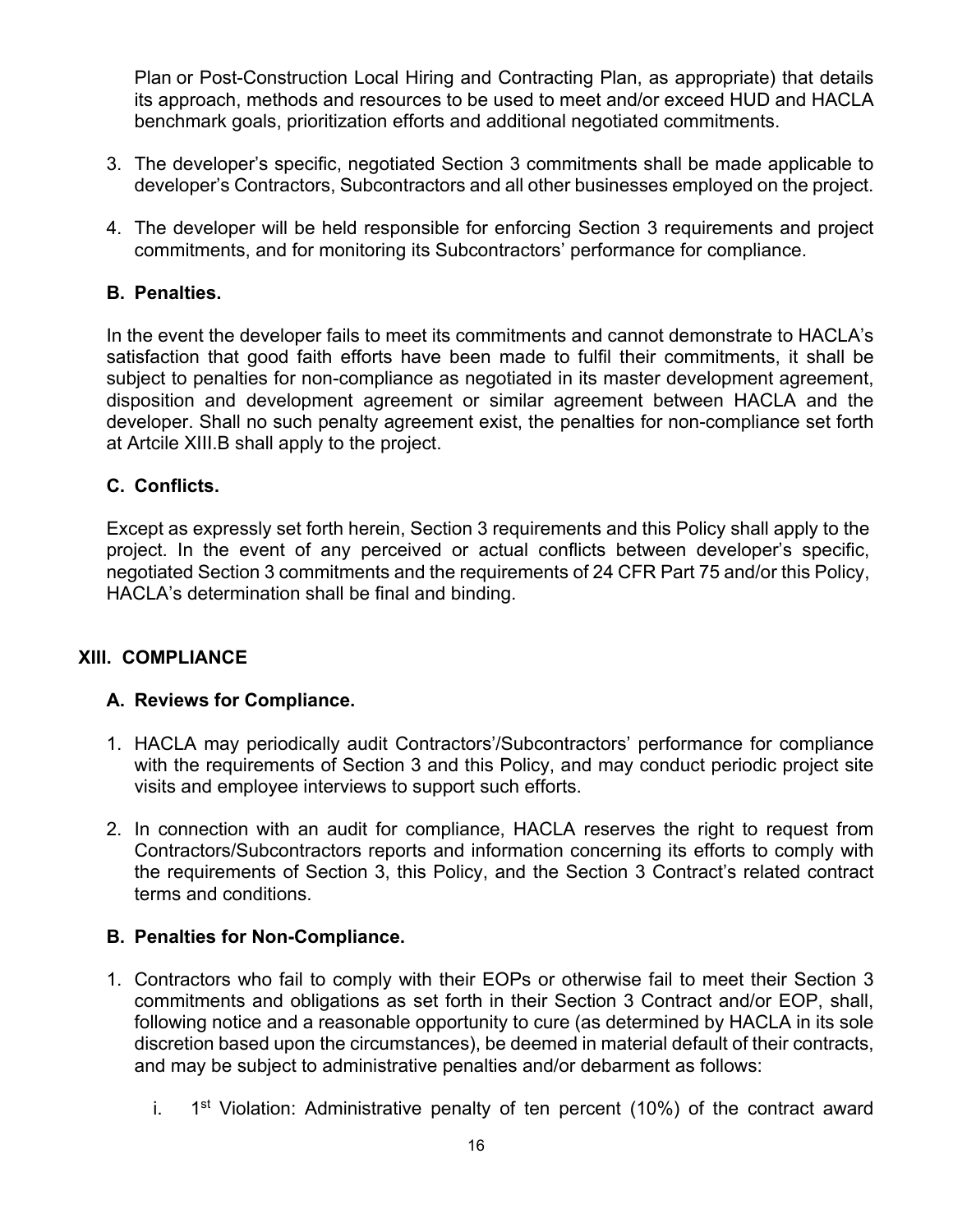amount including all amendments.

- ii.  $2<sup>nd</sup>$  Violation: Administrative penalty of additional ten percent (10%) of the contract award amount including all amendments.
- iii.  $3<sup>rd</sup>$  Violation: Debarment, suspension, denial of participation in HACLA contracting or HUD programs in accordance with 2 CFR Part 2424, and elsewhere.
- 2. Contractors and Subcontractors who engage in intentional acts of fraud such as providing false information, materially inaccurate information, or material omissions in the completion of Section 3 forms, including without limitation, certifications, payroll records, or project labor hour records, may be subject to debarment, suspension from, or denial of participation in HACLA, HUD and federal contracting, and may also be subject to criminal and/or civil liabilities and penalties.

## **XIV. RECORDS RETENTION**

HACLA and any of its duly authorized representatives shall, until five years after final payment under the Section 3 Contract, have access to and the right to examine any Contractor or Subcontractor books, payroll records, documents, papers, or other records concerning Section 3 benchmarks, good faith efforts and reported achievements for the purpose of making audit, examination, or in response to HUD request.

## **XV. RESOURCES**

## **A. General Information.**

HUD publishes general information concerning Section 3, including the federal regulations implementing Section 3 (24 CFR Part 75), at www.hud.gov/section3.

## **B. HACLA Forms.**

All HACLA forms referenced in this Policy are available online at www.hacla.org/forms or by contacting HACLA's Section 3 Compliance Administrator at: section3@hacla.org. Additional Section 3 information and links are available at www.hacla.org/section3.

#### **C. Questions and Complaints.**

1. Questions or complaints concerning this Policy should be directed to HACLA's Section 3 Compliance Administrator:

Housing Authority of the City of Los Angeles Section 3 Compliance Administrator 2600 Wilshire Blvd., 4th Floor Los Angeles, CA 90057 Email: section3@hacla.org